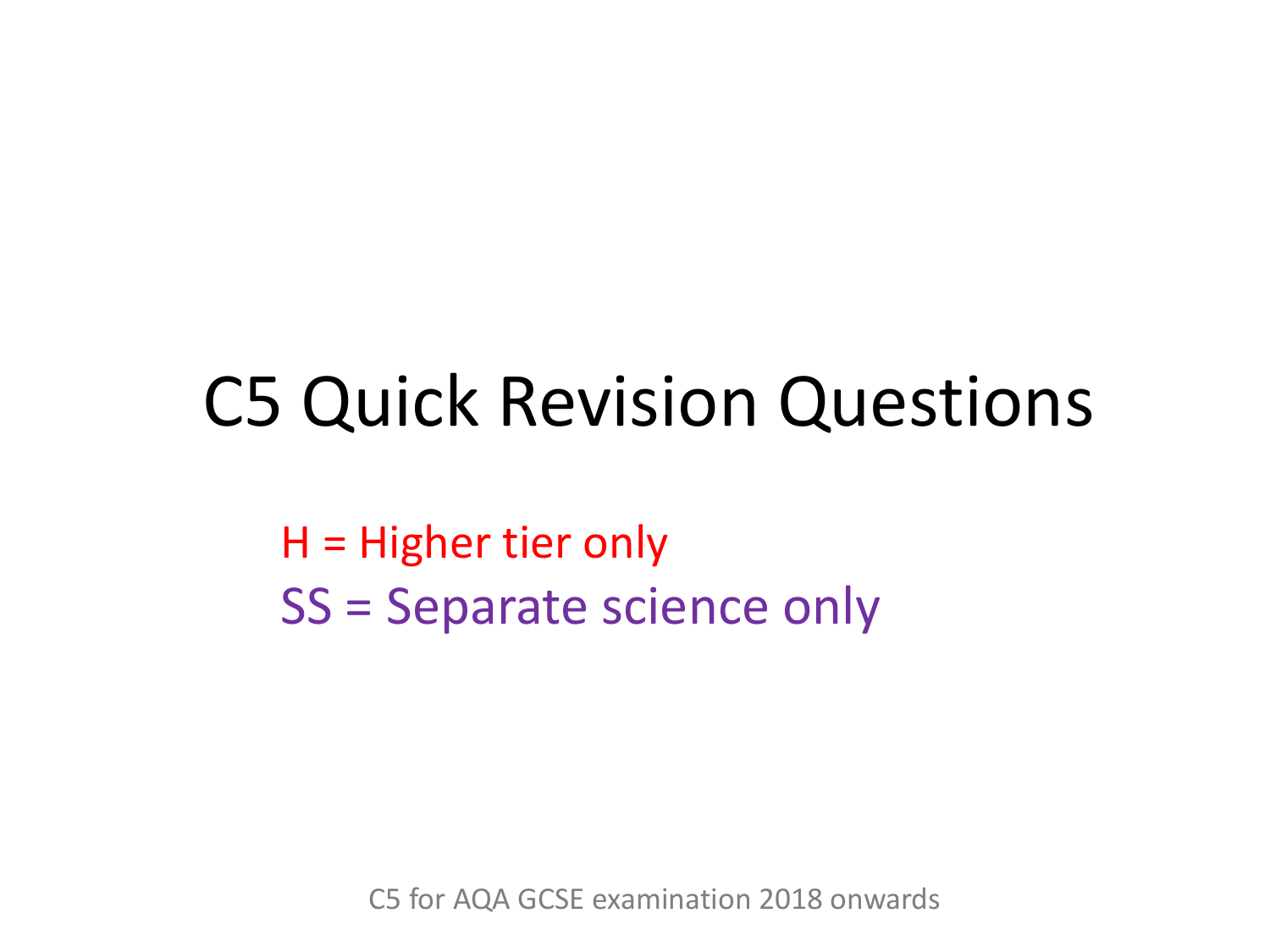#### Question 1 .... of 20

• Define an exothermic reaction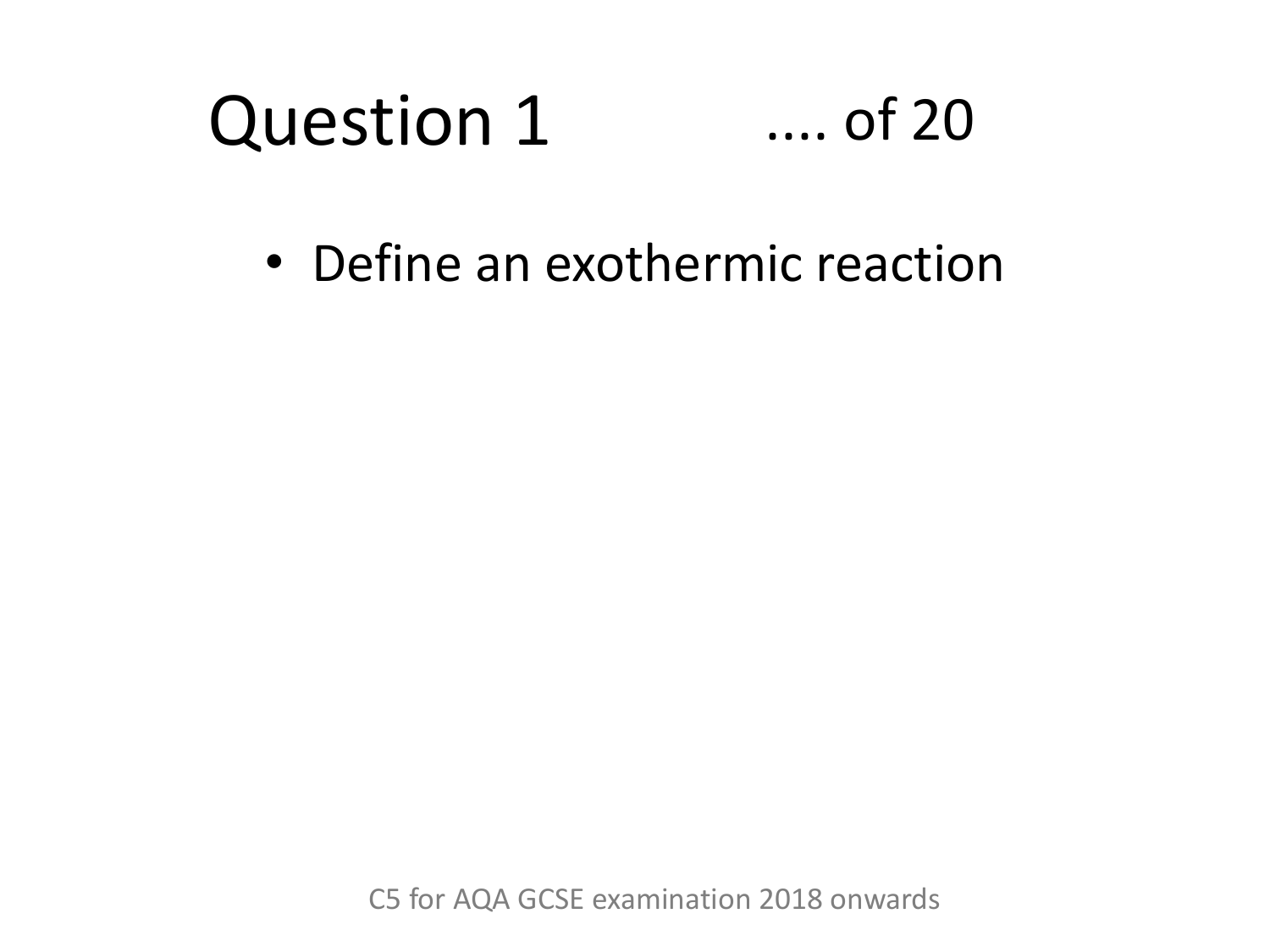# Answer 1 .... of 20

• One that transfers energy to the surroundings so the temperature of the surroundings increases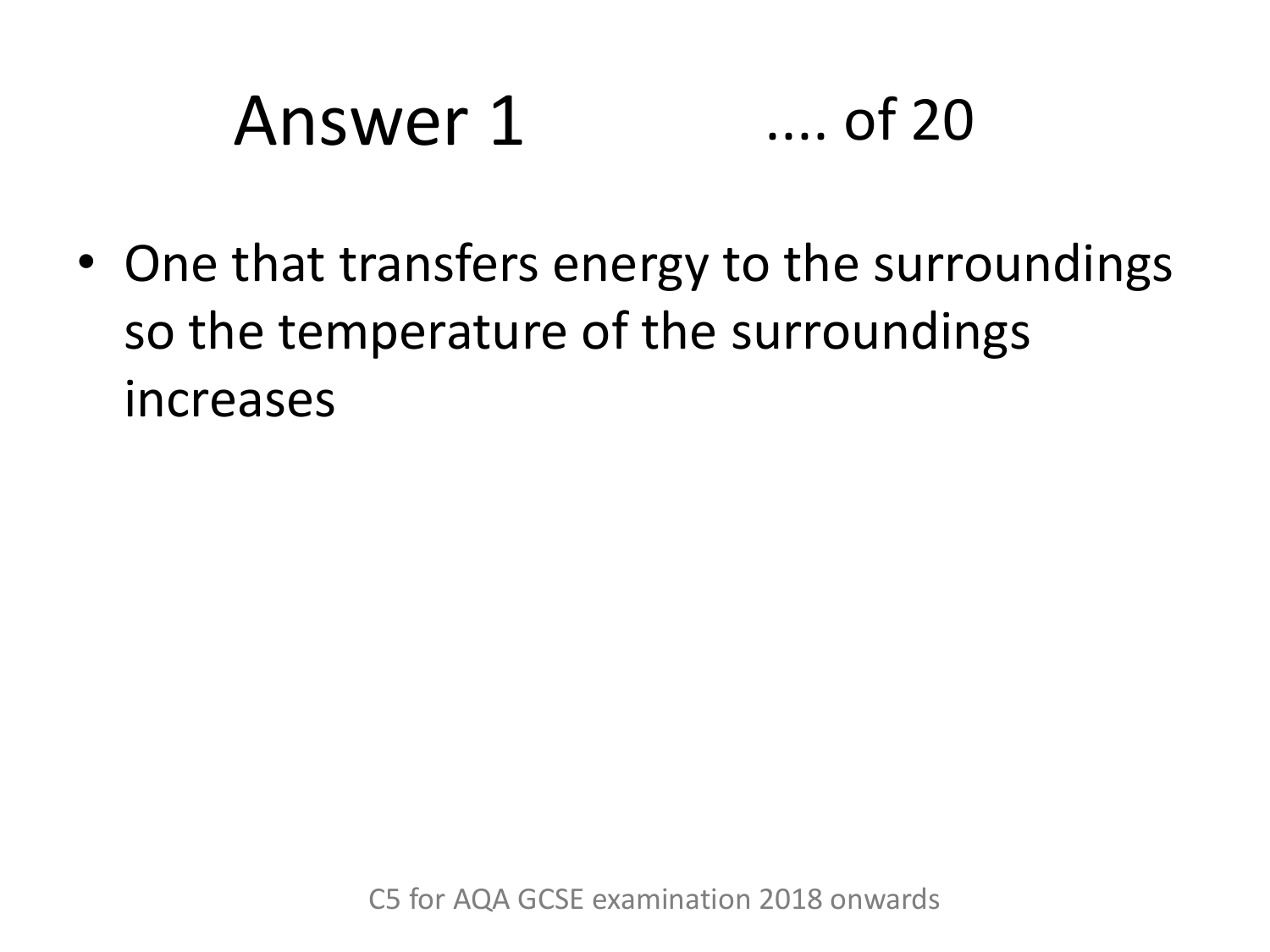#### Question 2 .... of 20

• What is the energy needed to start a reaction?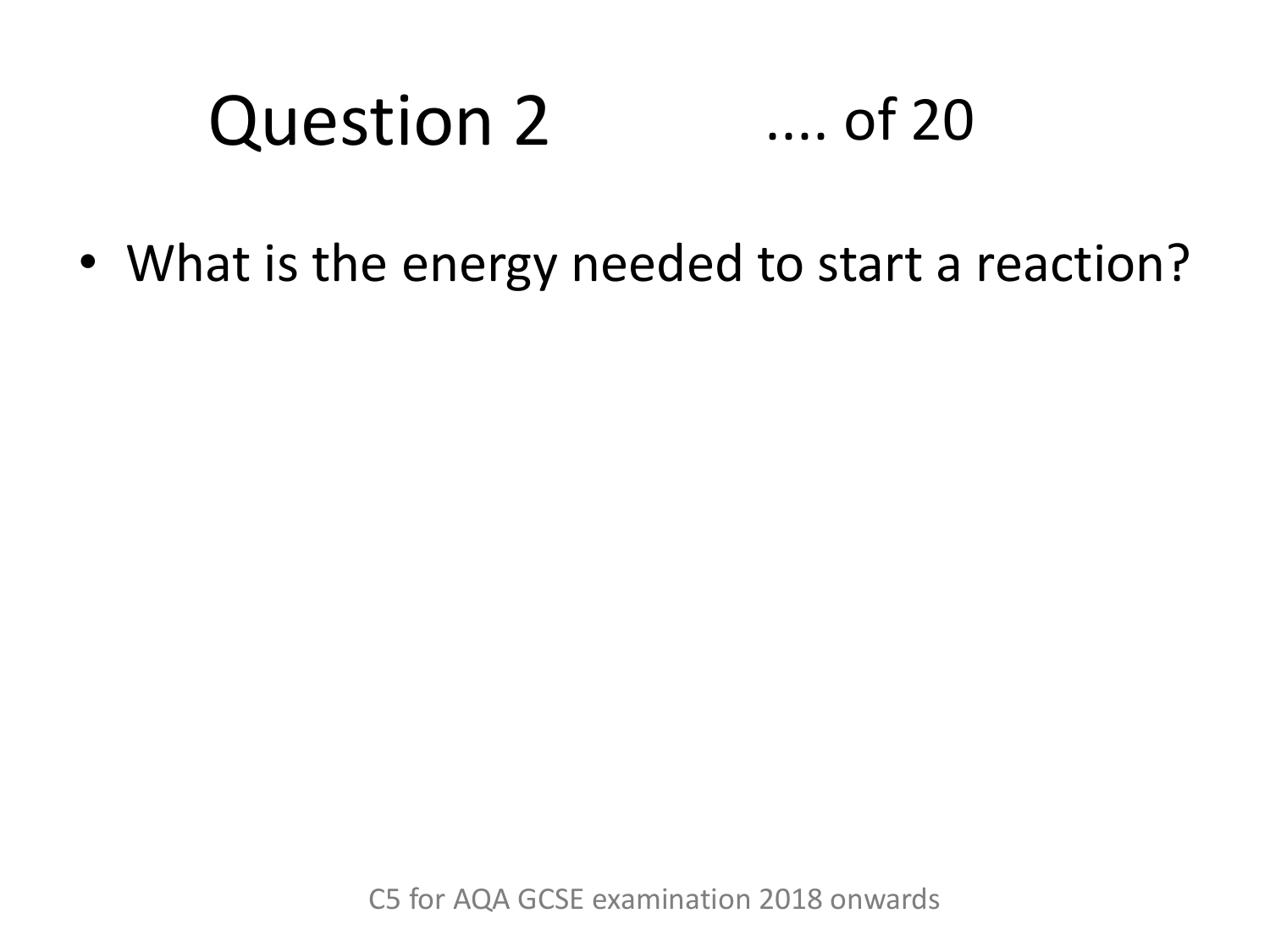### Answer 2 .... of 20



• Activation energy

C5 for AQA GCSE examination 2018 onwards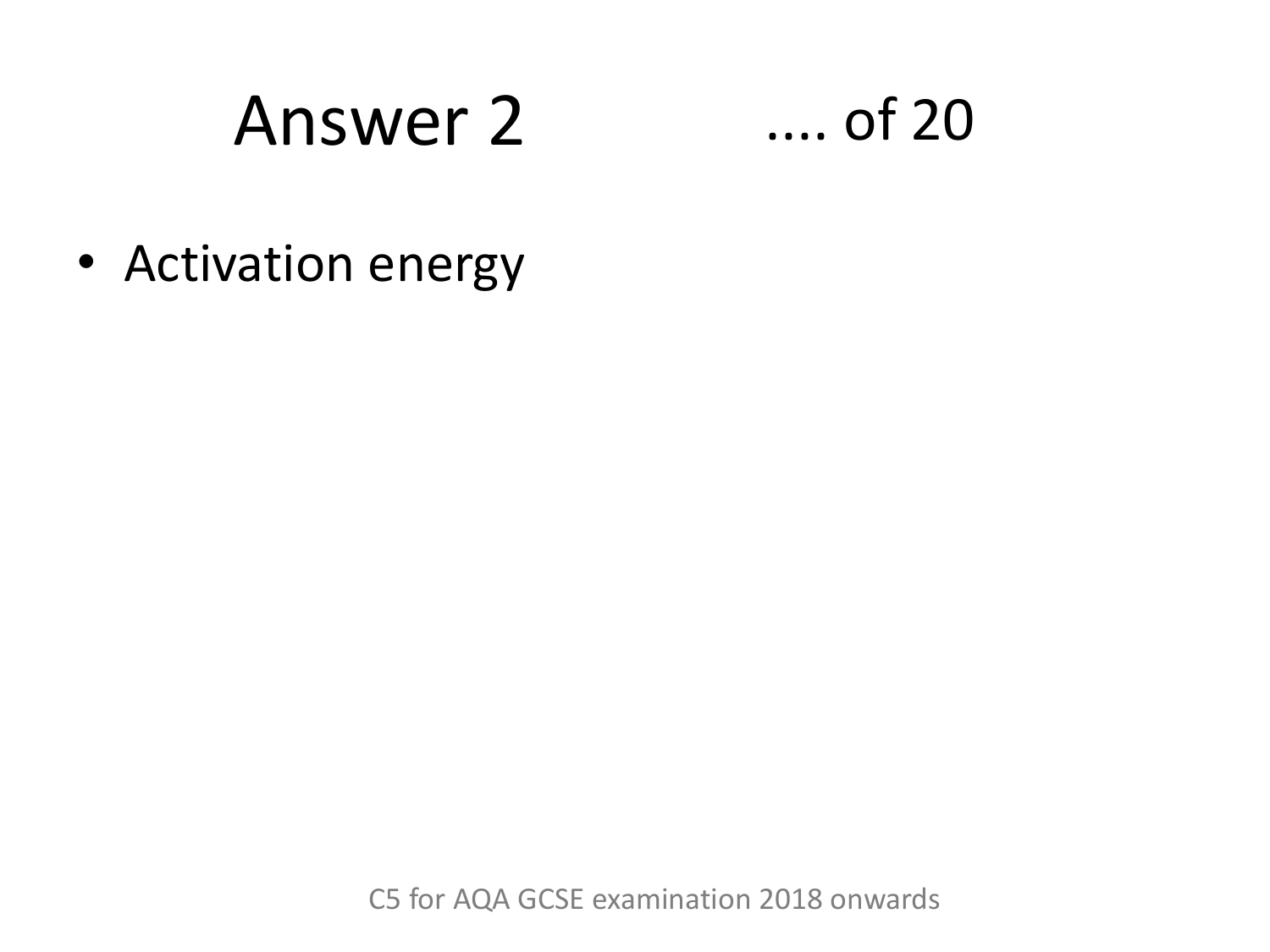#### Question 3 .... of 20

• Sketch a reaction profile for an endothermic reaction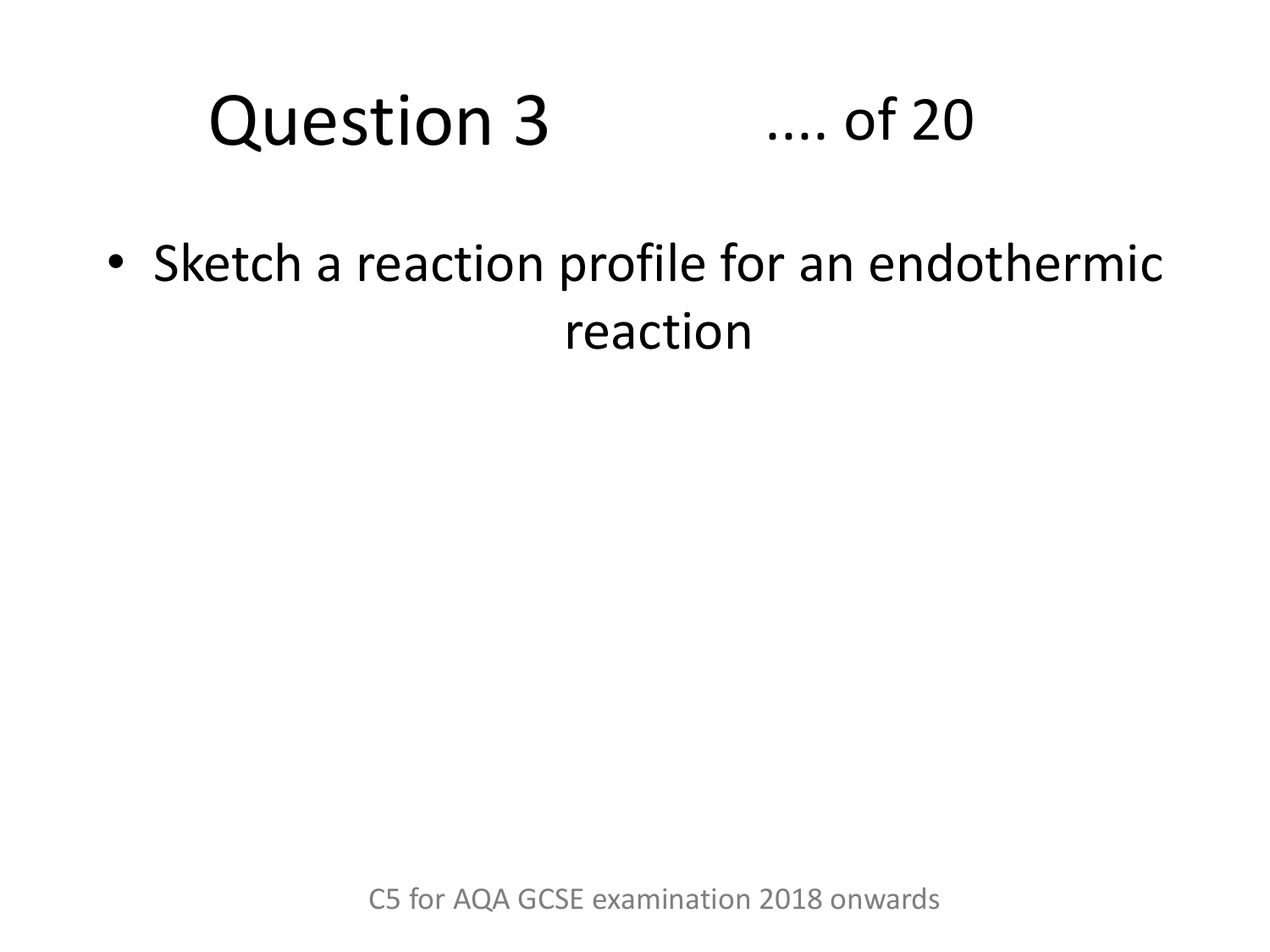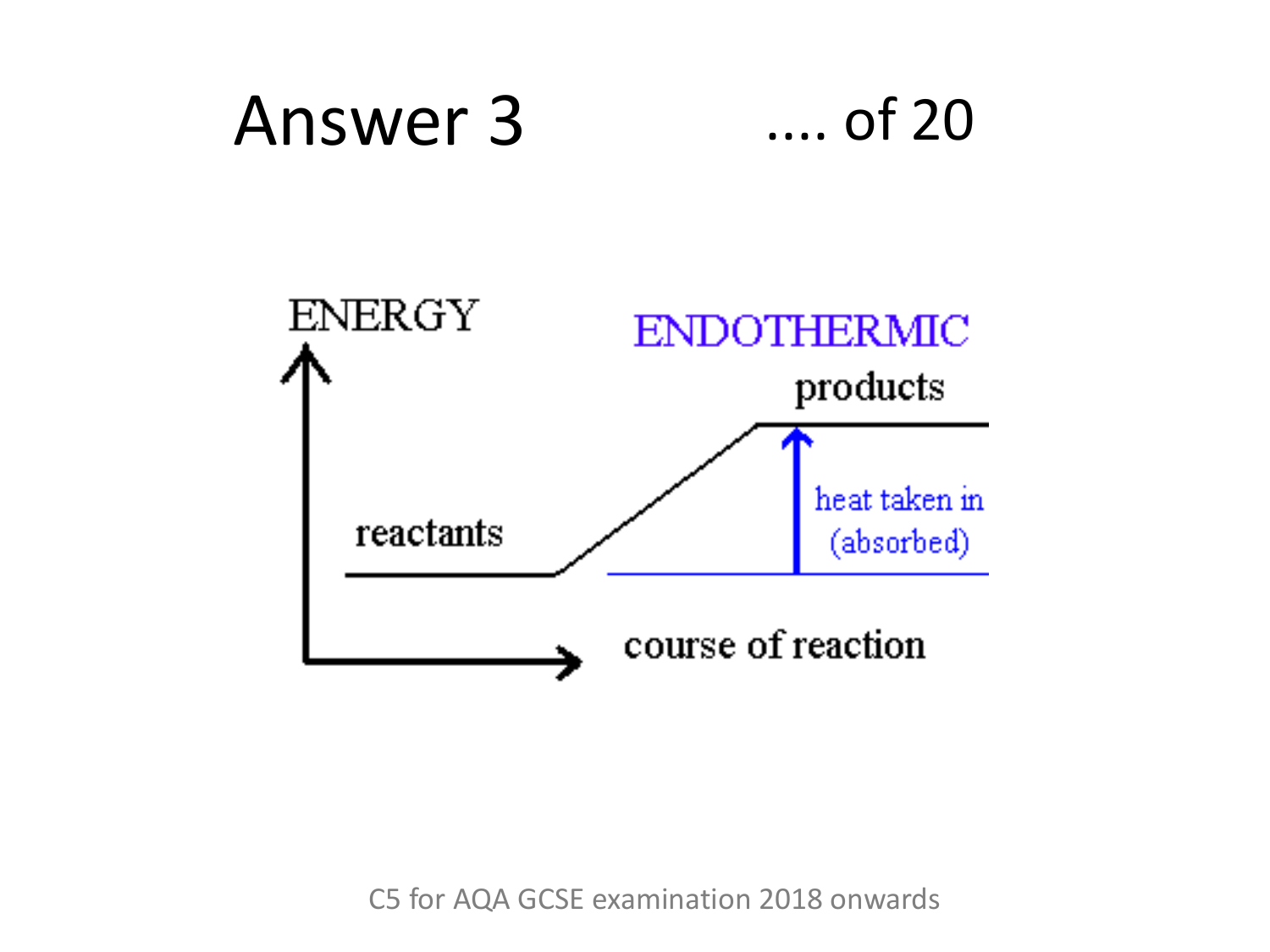#### Question 4 .... of 50

• What three things can reaction profiles show?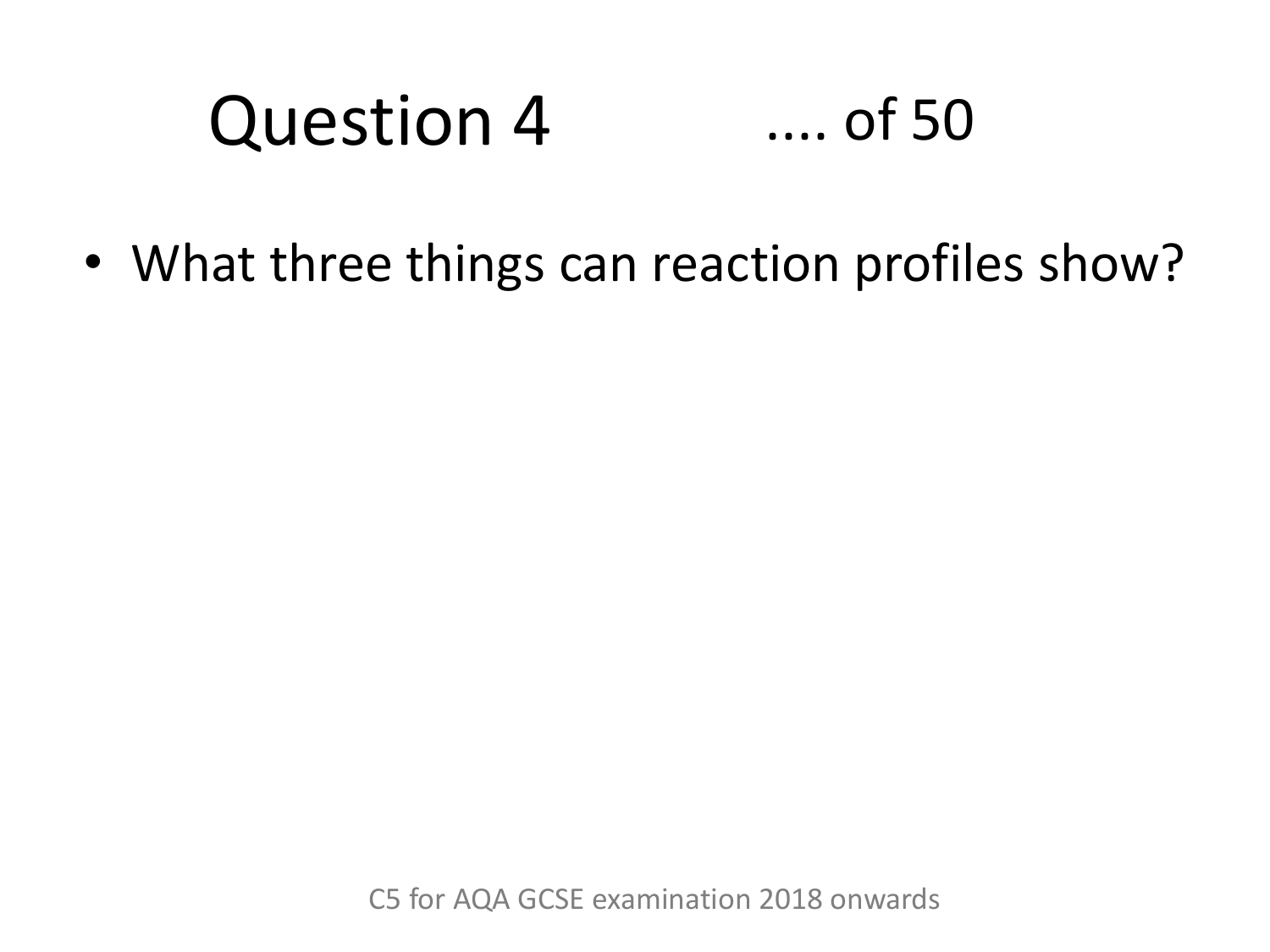## Answer 4 .... of 20

- Relative energies of reactants and products
- Activation energy
- Overall energy change of a reaction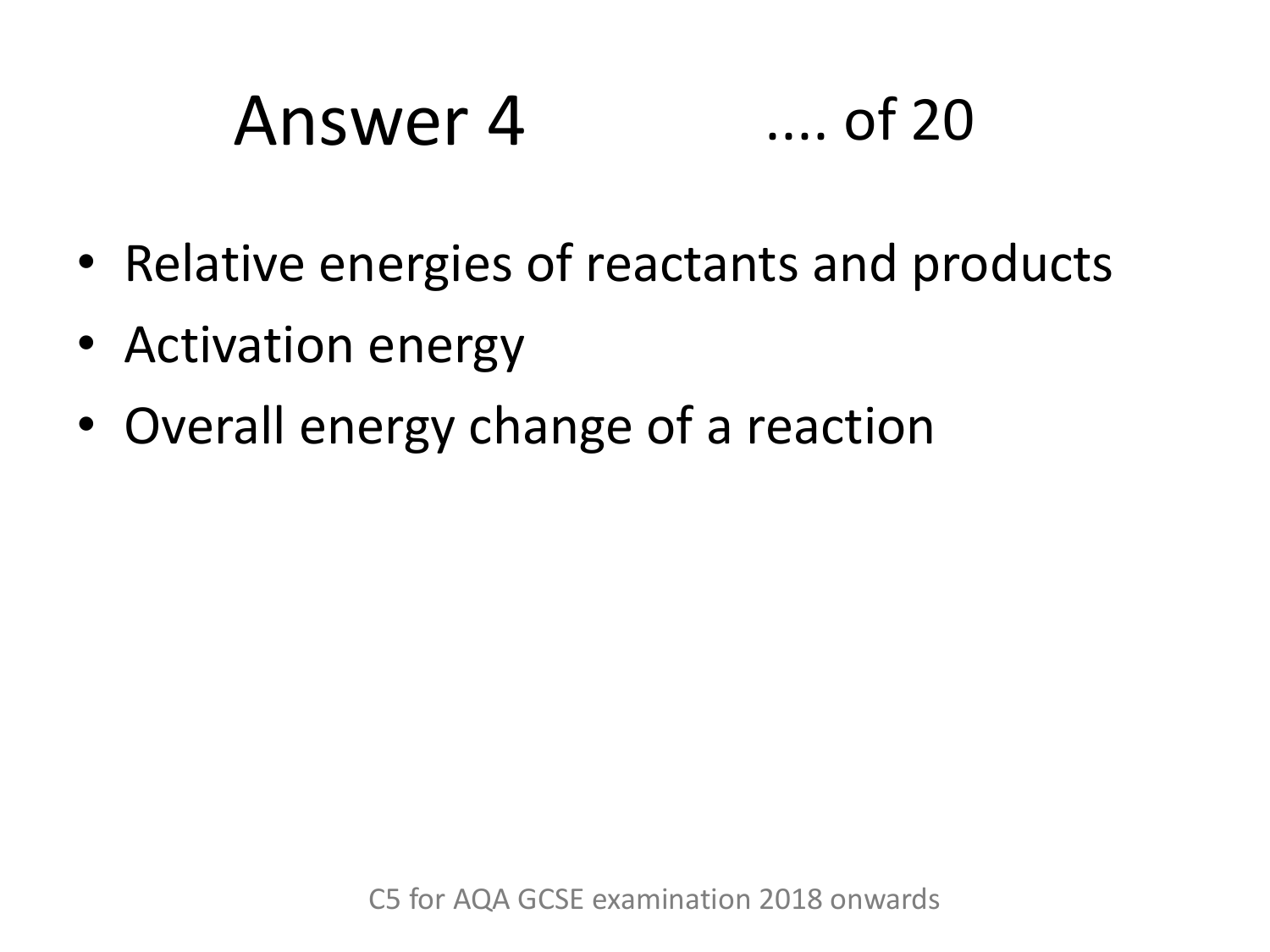#### Question 5 .... of 20

• Explain in an exothermic reaction in terms of bond breaking and making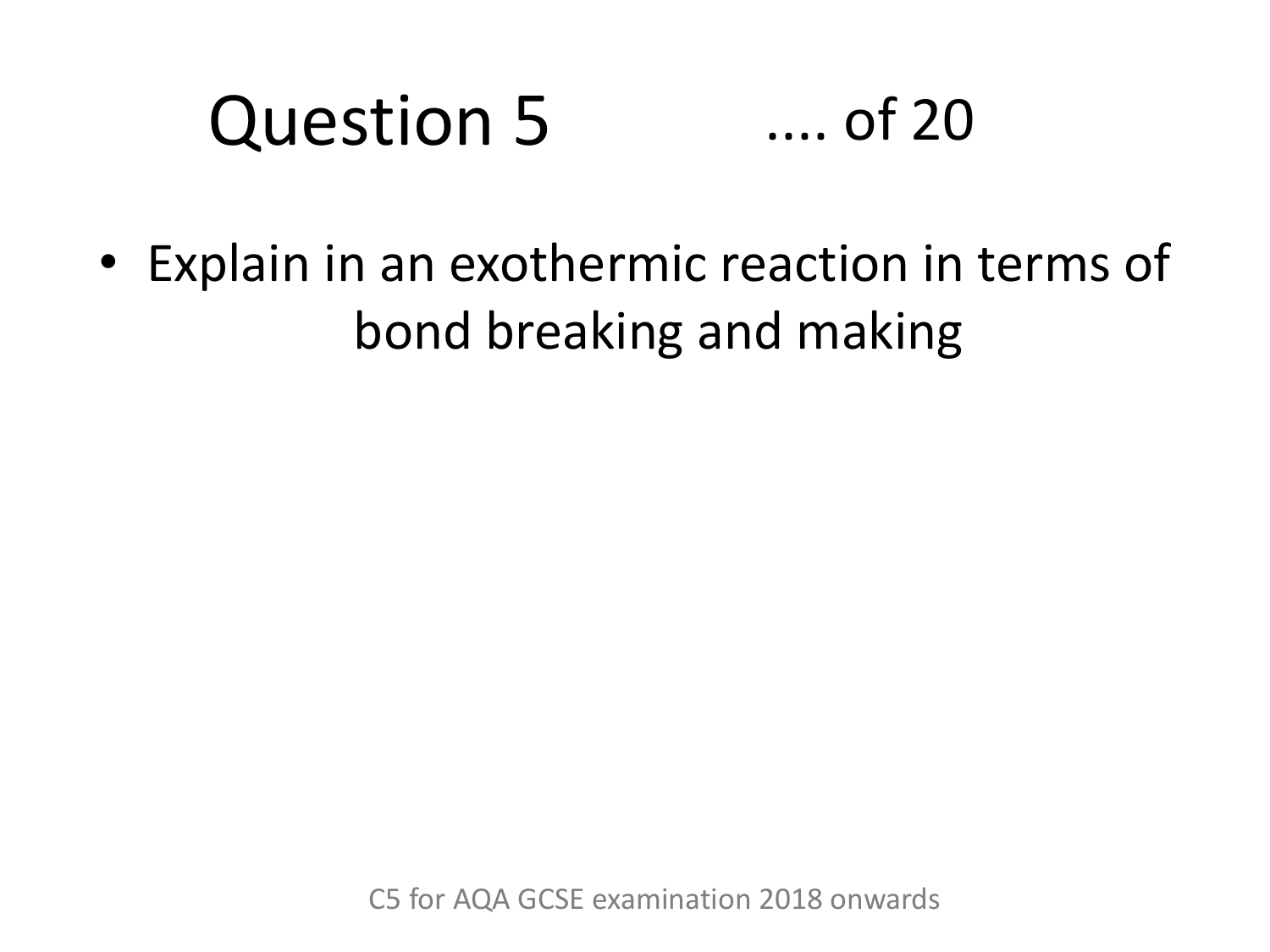# Answer 5 .... of 20

• Less energy is needed to break bond than released on making new bonds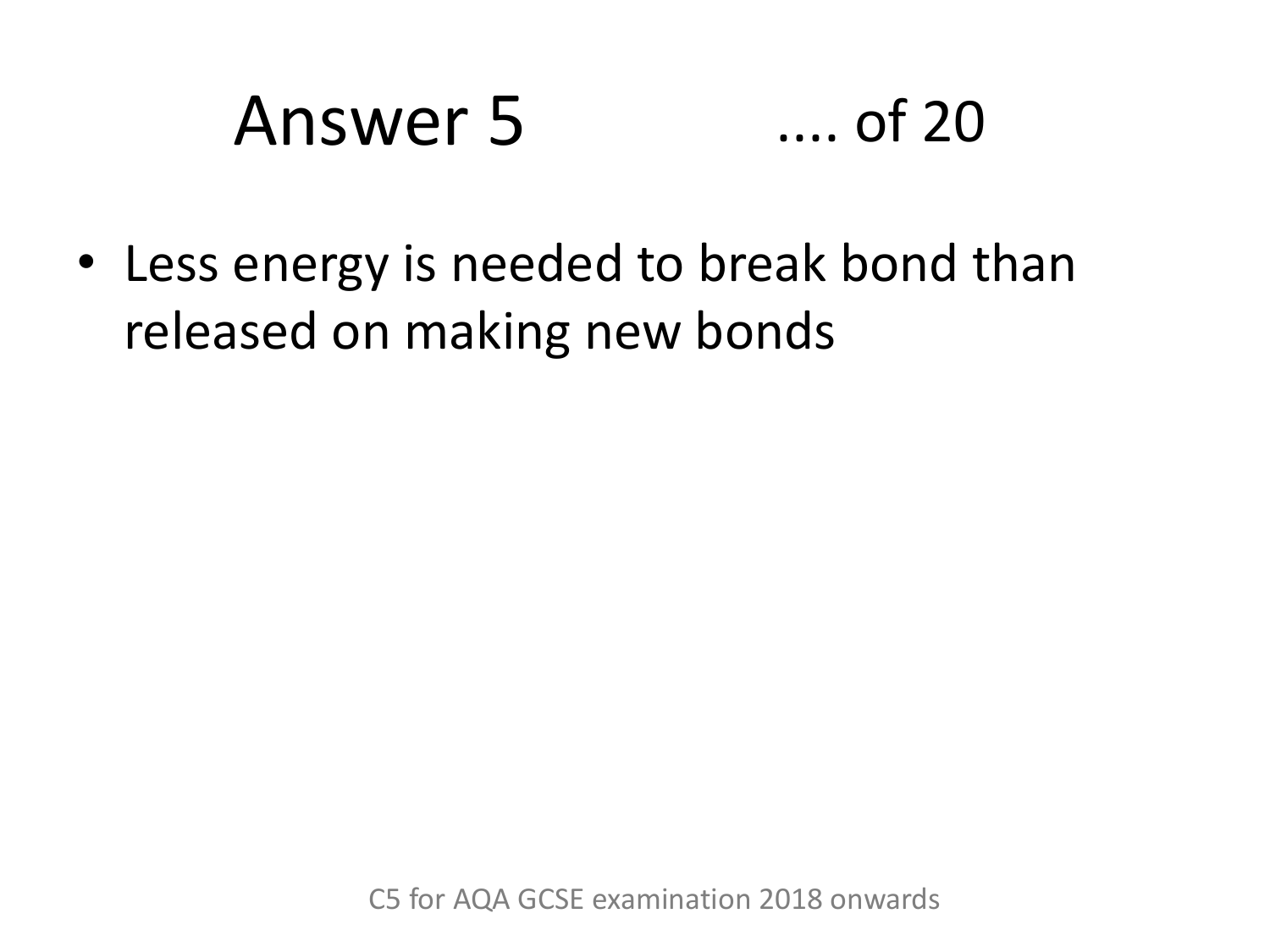### Question 6 .... of 20

- What is the sum of the bond energies for 2 moles of the molecule below?
- C-H 412 kJ/mol
- C-C 368 kJ/mol
- C=O 532 kJ/mol
- C-O 352 kJ/mol
- H-O 465 kJ/mol

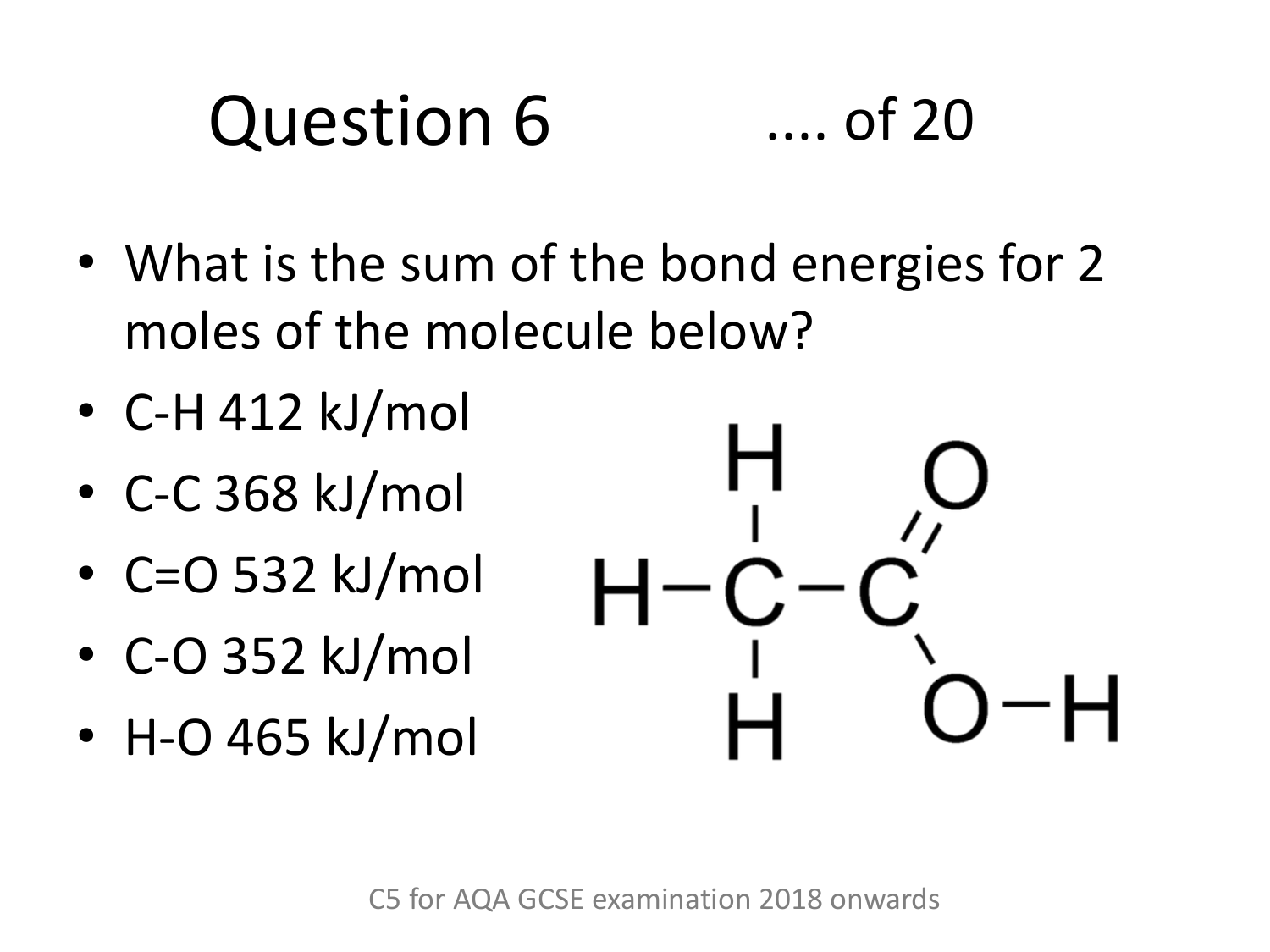# Answer 6 .... of 20

- 2 (3 x C-H) = 2 (3 x 412) = 2472
- 2 x C-C = 2 x 368 = 736
- 2 x C=O = 2 x 532 = 1064
- 2 x C-O = 2 x 352 = 704
- $2 \times H O = 2 \times 465 = 930$

= 5906 kJ/mol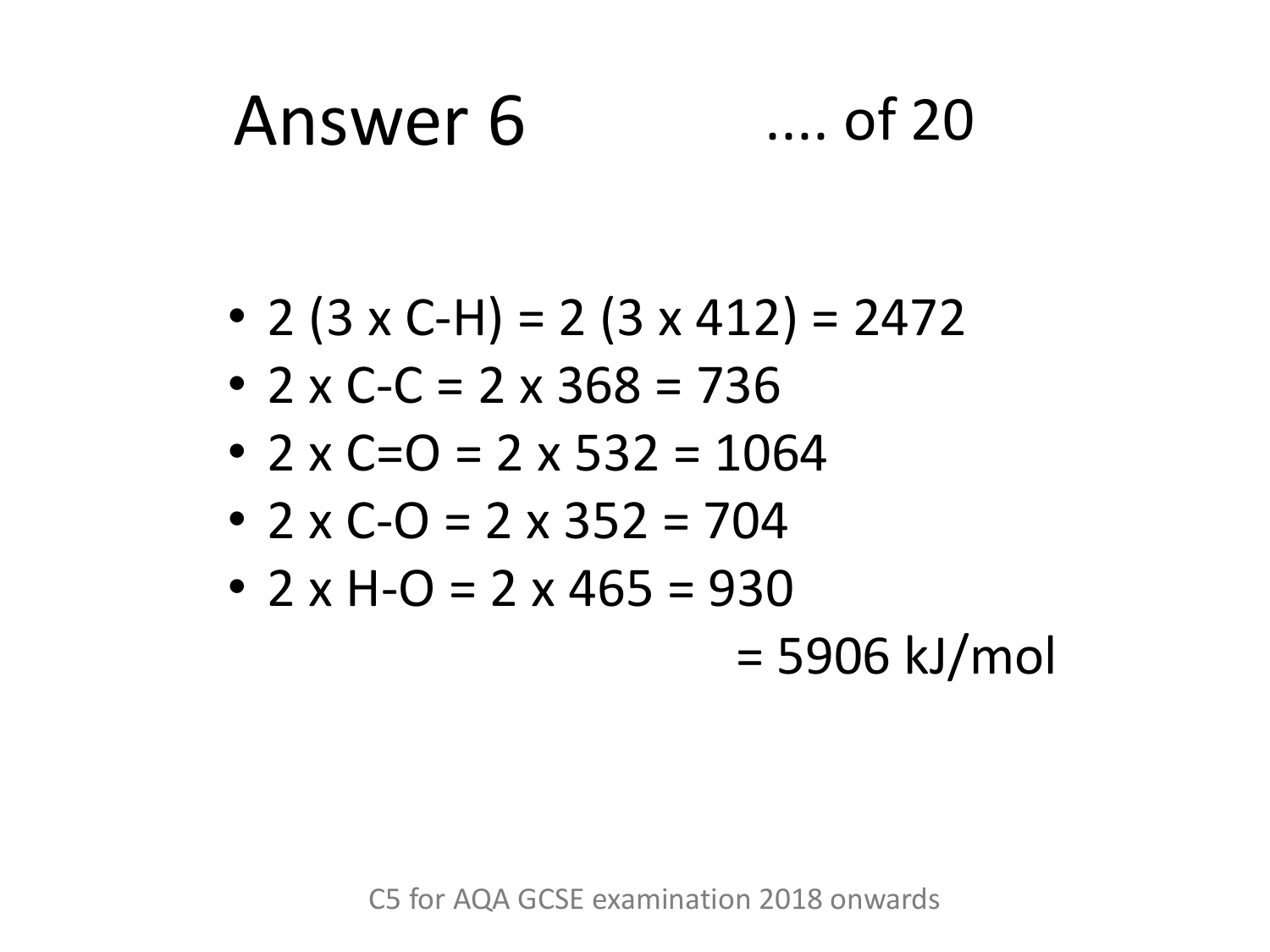#### Question 7 .... of 20 **SS**

• How does a cell between copper and zinc work?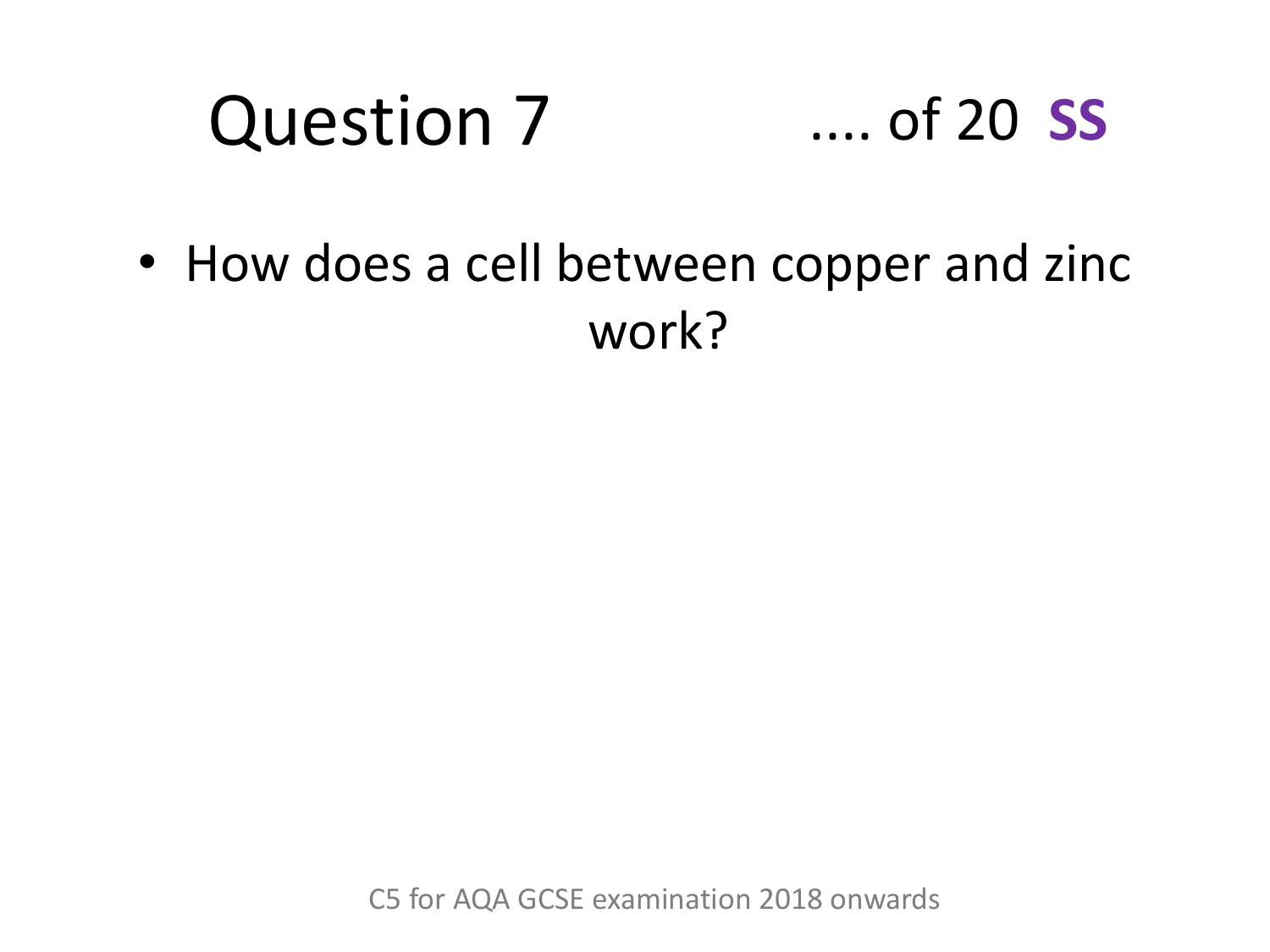# Answer 7 .... of 20

- Copper is put into a solution of zinc ions
- Zinc metal will be deposited and copper metal will become copper ions in solution
- The difference is reactivity between the two metals will cause a change in voltage (seen through a voltmeter)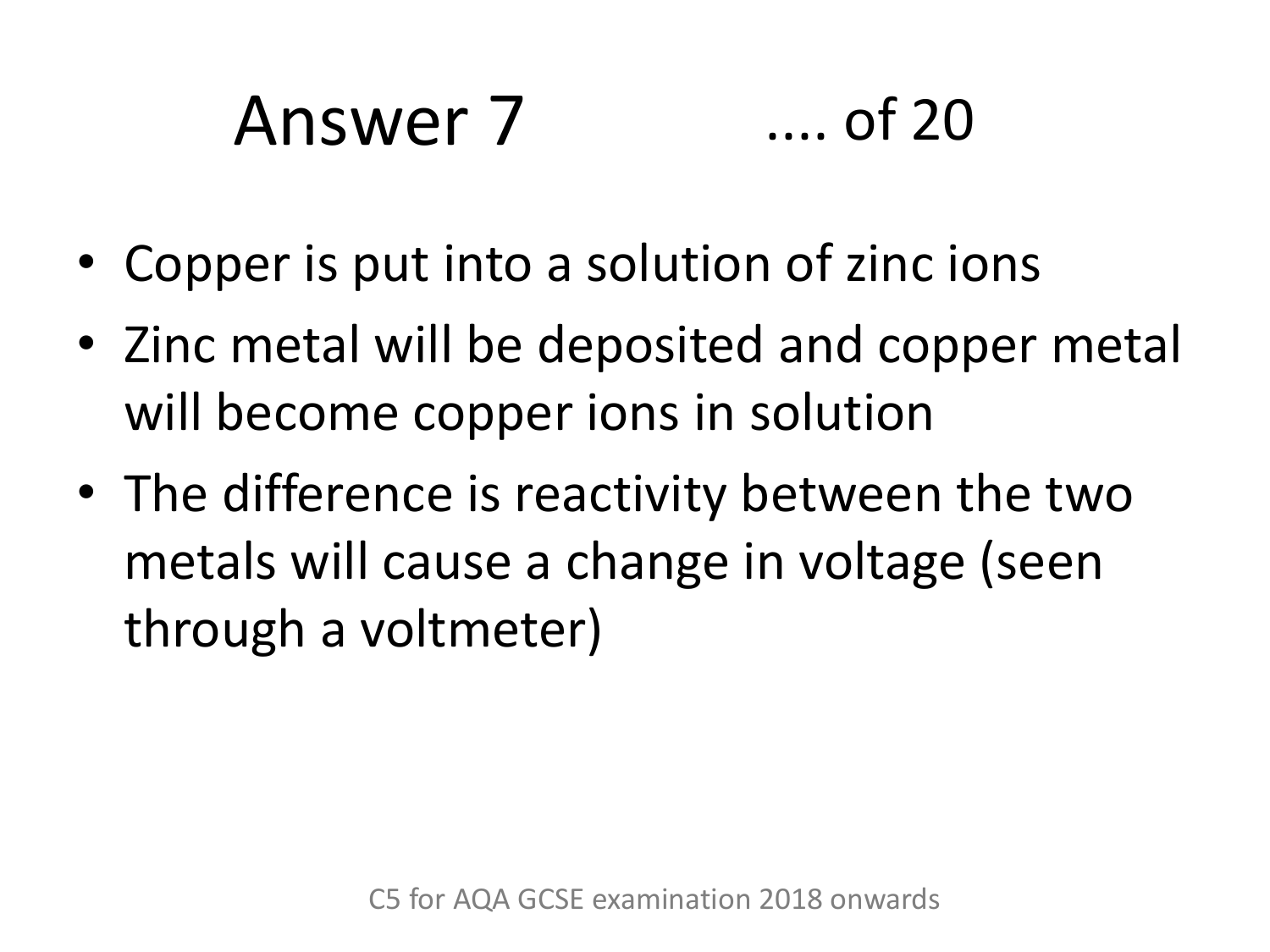#### Question 8 .... of 20 **SS**

• What do batteries consist of?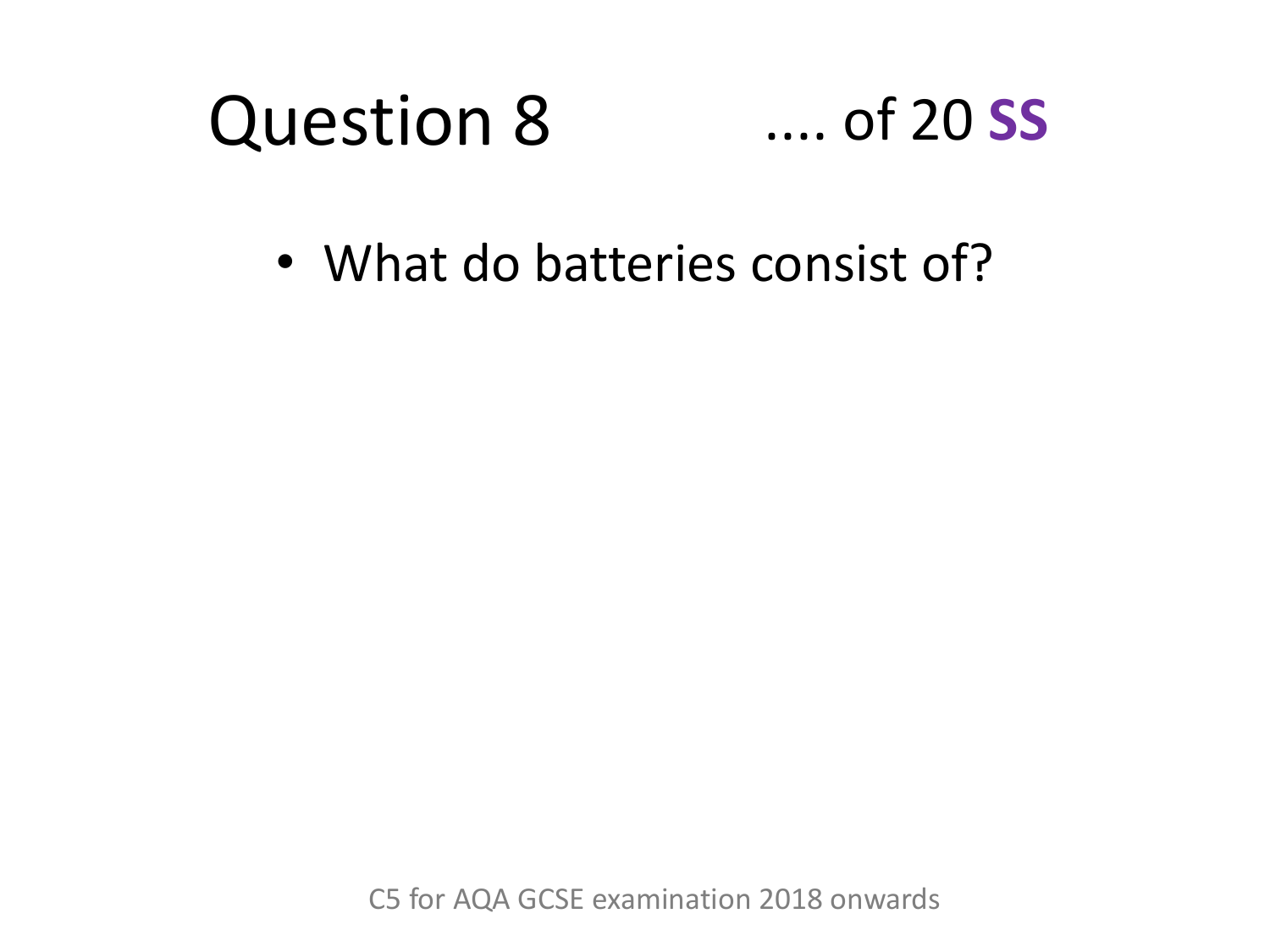### Answer 8 .... of 20

• Two or more cells connected together in a series to provide a greater voltage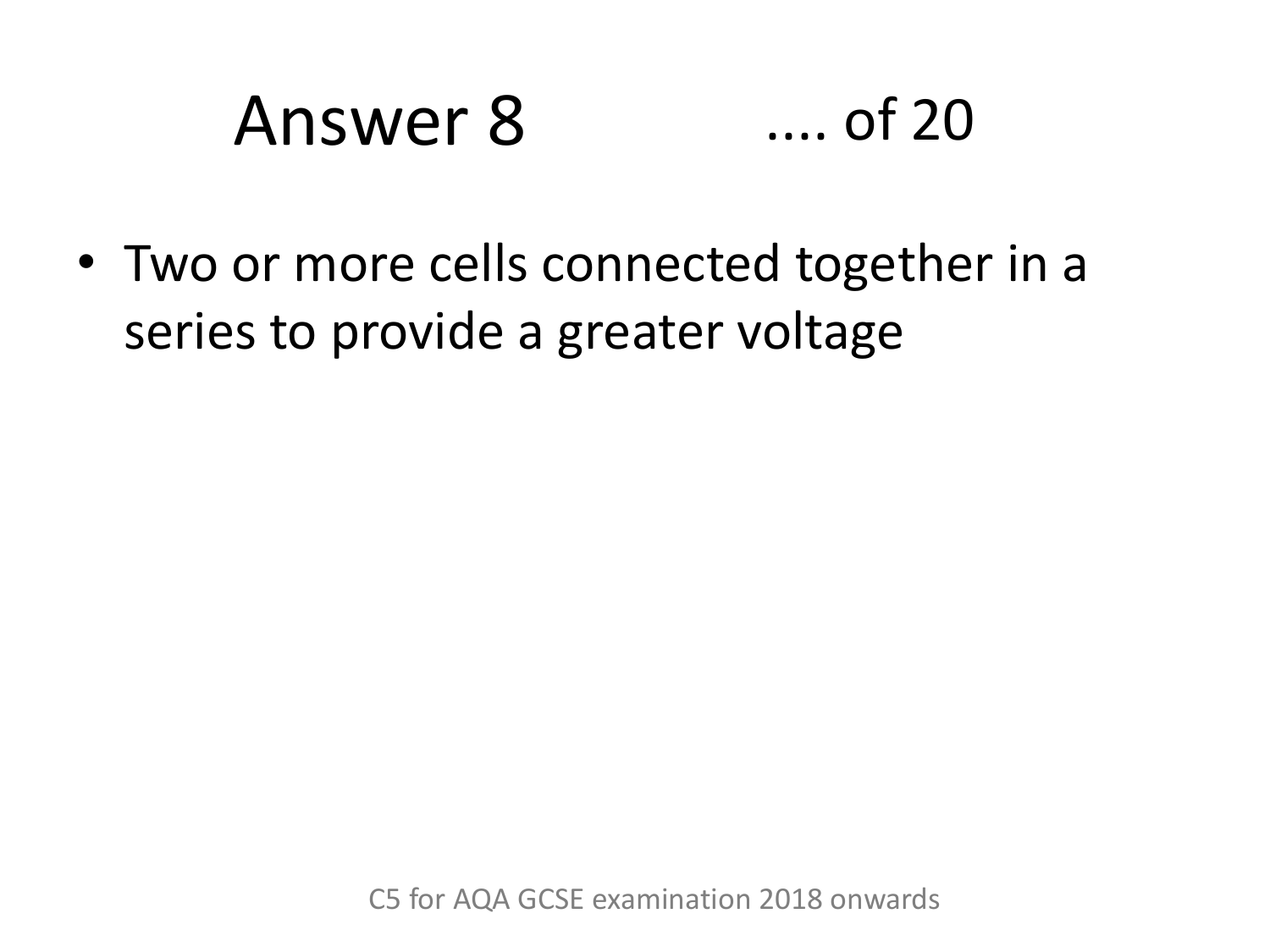#### Question 9 .... of 20 **SS**

• Why can rechargeable cells and batteries be recharged?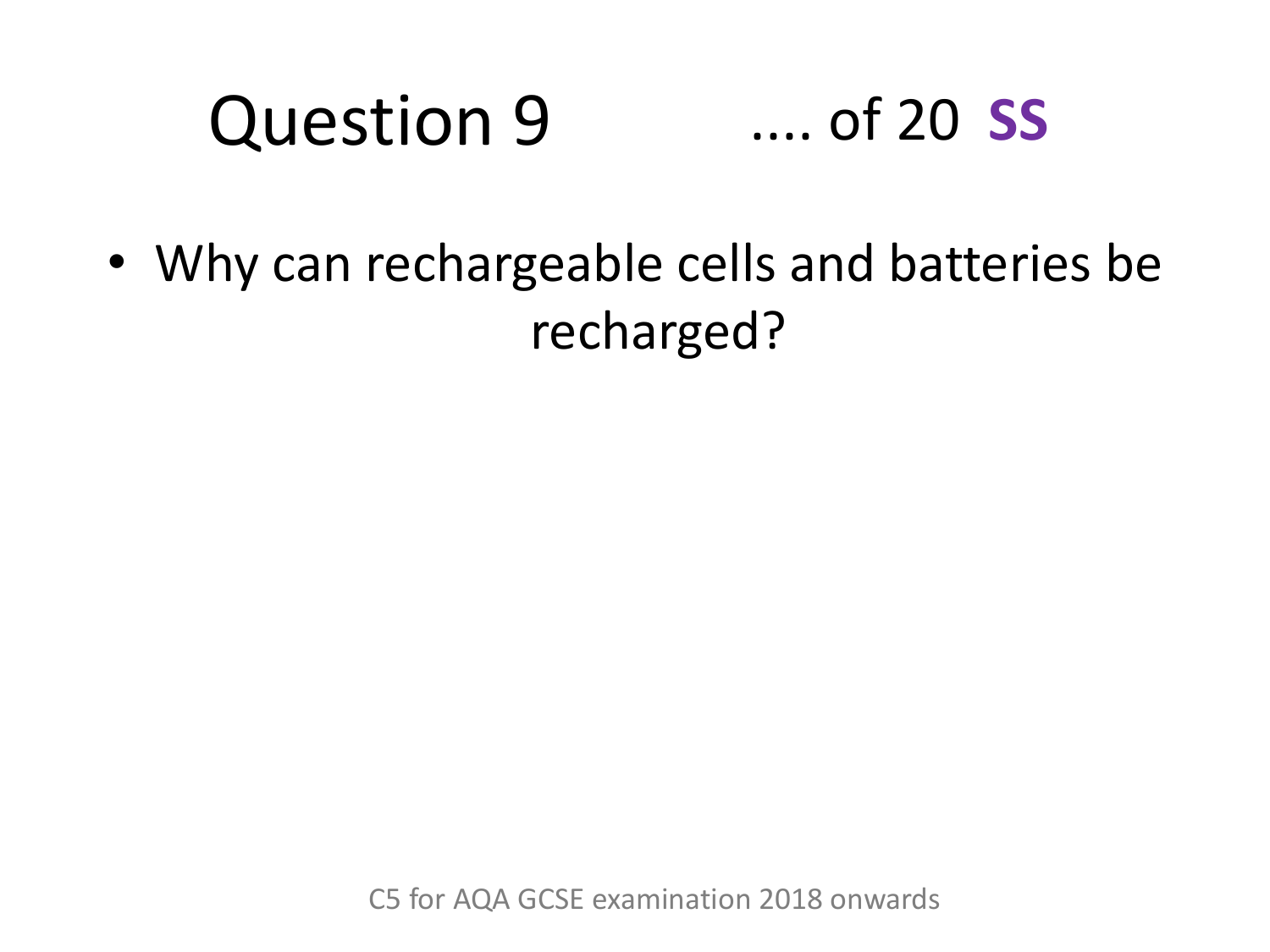# Answer 9 .... of 20

• The chemical reactions are reversed when an external electrical current is supplied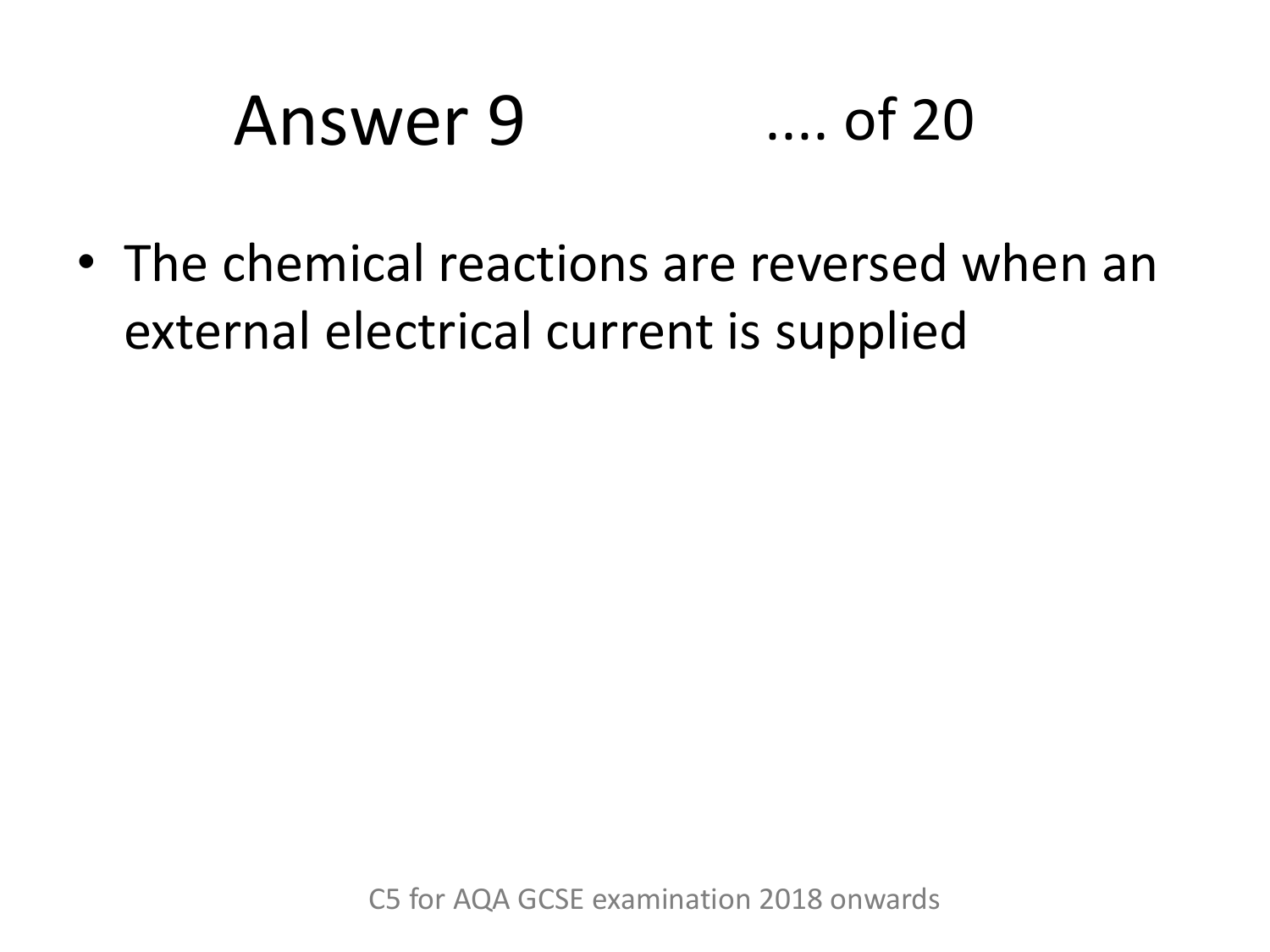# Question 10

### .... of 20 **SS**

• How is the voltage produced in terms of the relative reactivities of the two metals?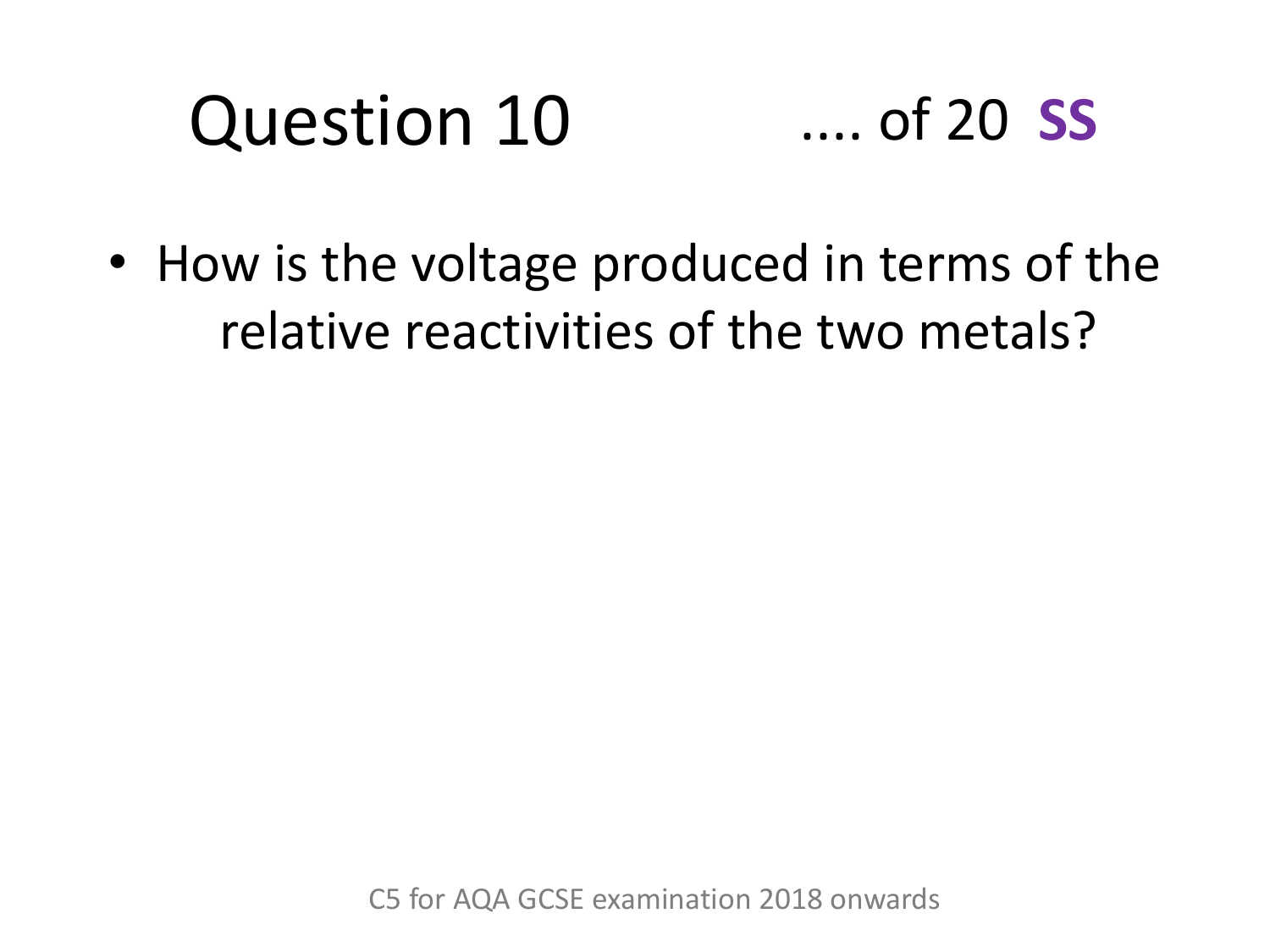# Answer 10 .... of 20

• The more reactive metal forces the less reactive metal to accept electrons. Voltages are based on the 'relative' reactivity of metals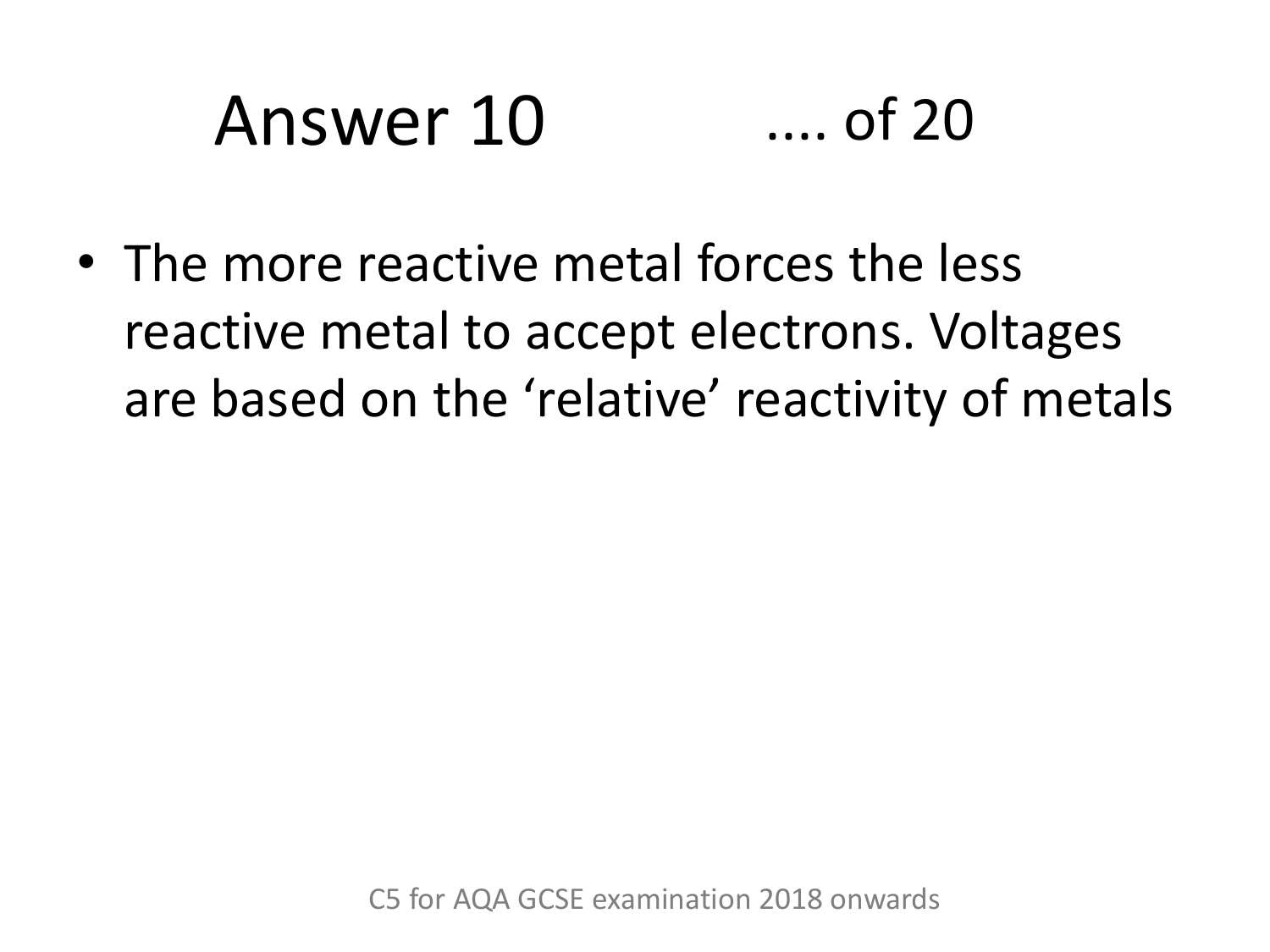#### Question 11 .... of 20 **SS**

A cell was set up with Ni electrodes in nickel(II) sulfate and silver electrodes in silver sulfate. Write half equations for the reactions that occur at the electrodes

Ni forms  $Ni<sup>2+</sup> ions$  and silver forms  $Ag<sup>+</sup>$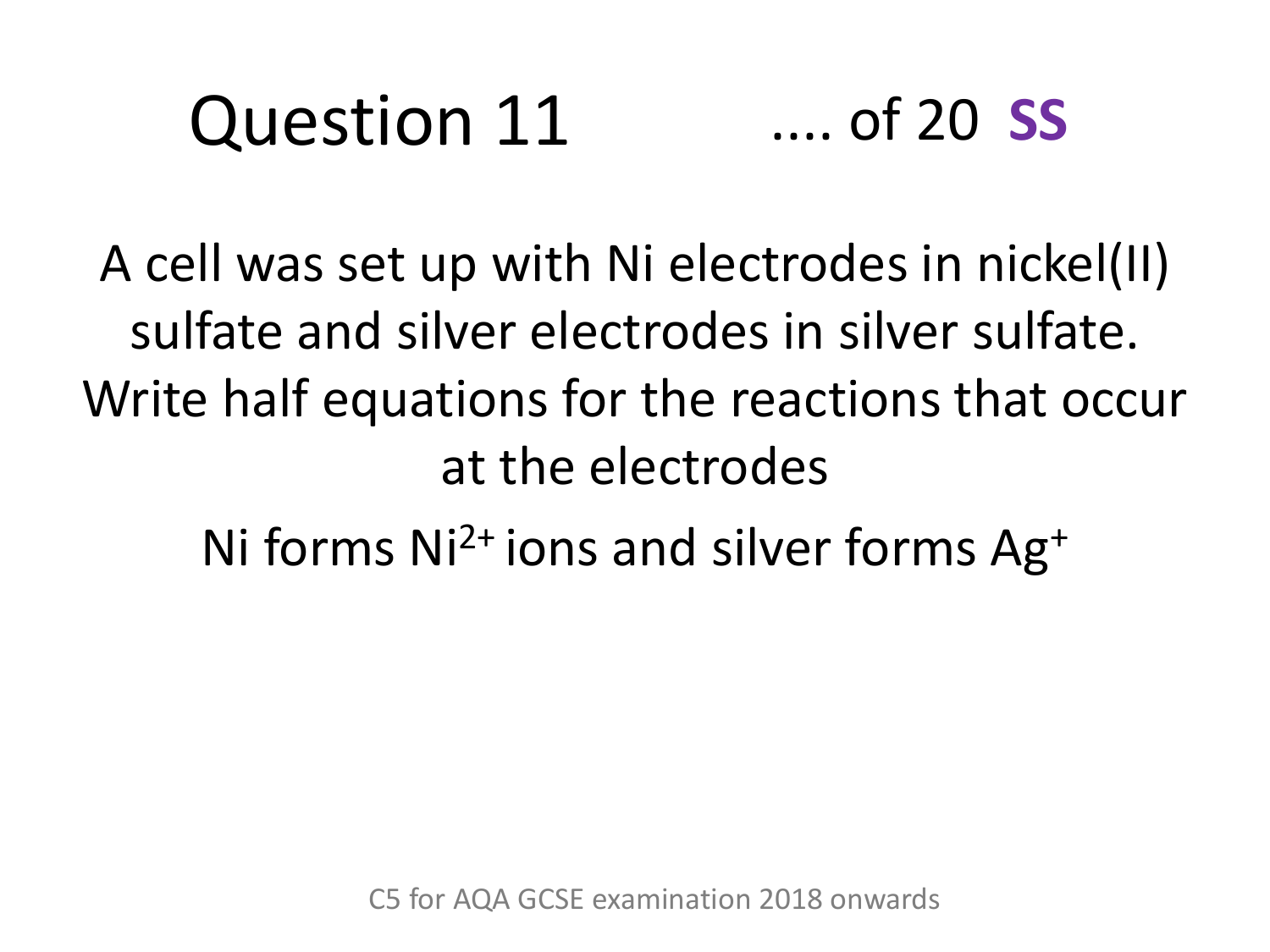### Answer 11 .... of 20

- $Ag^{2+} + e^{-} \rightarrow Ag^{+}$
- $Ni^+ \rightarrow Ni^{2+} + e^-$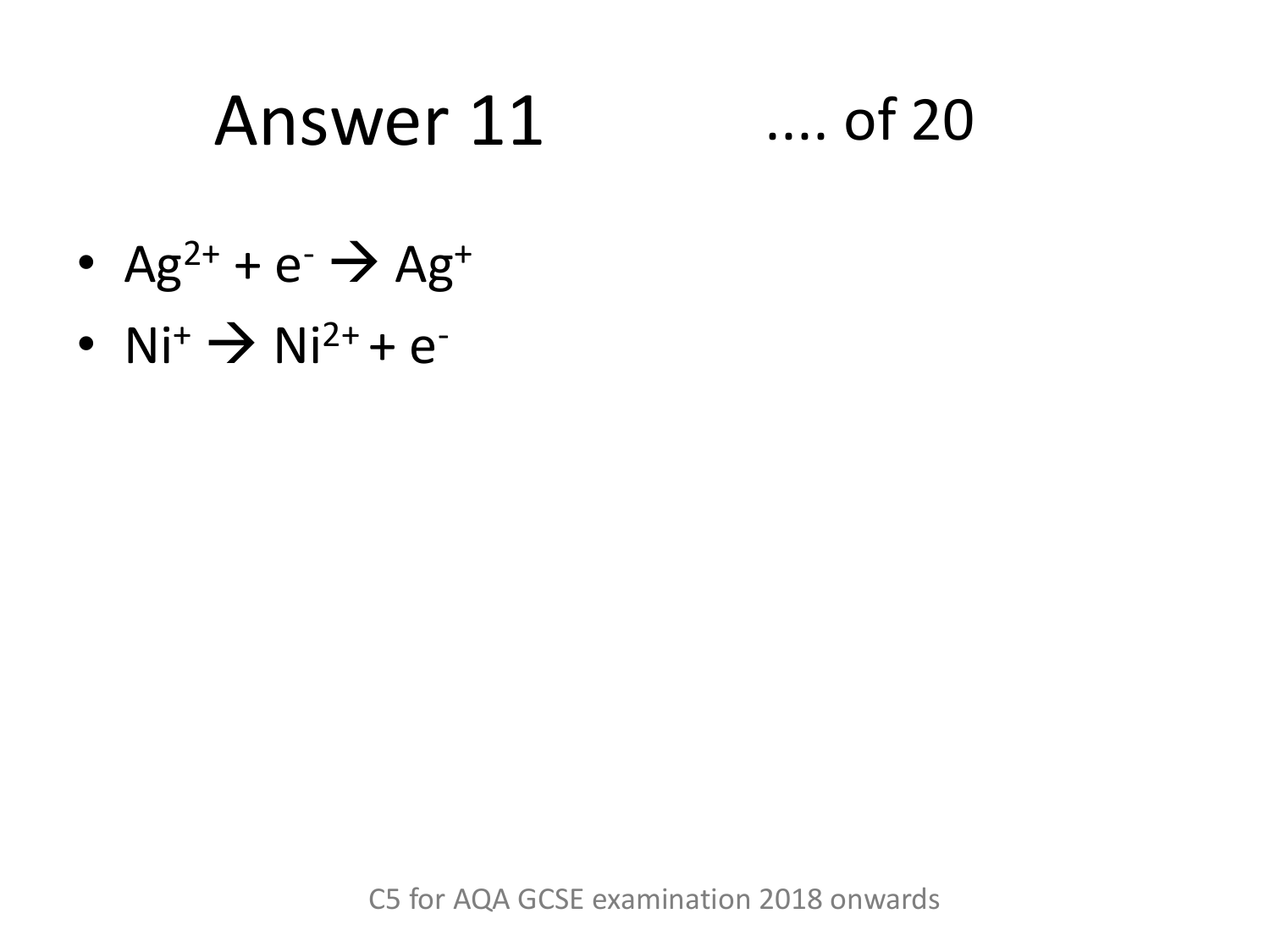### Question 12 .... of 20 **SS**

• What is special about fuel cells?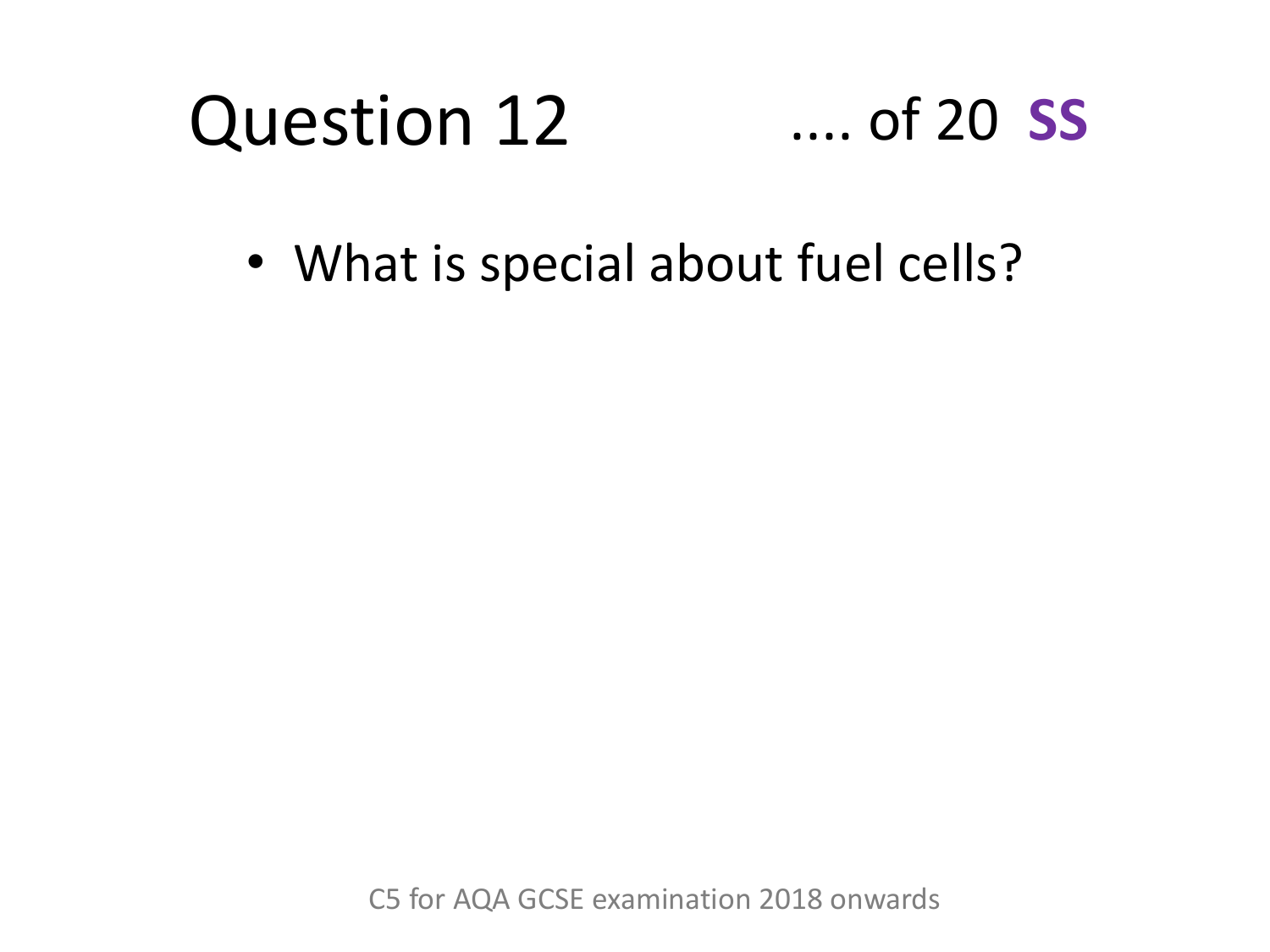# Answer 12 .... of 20

• They don't need replacing or recharging like ordinary cells and batteries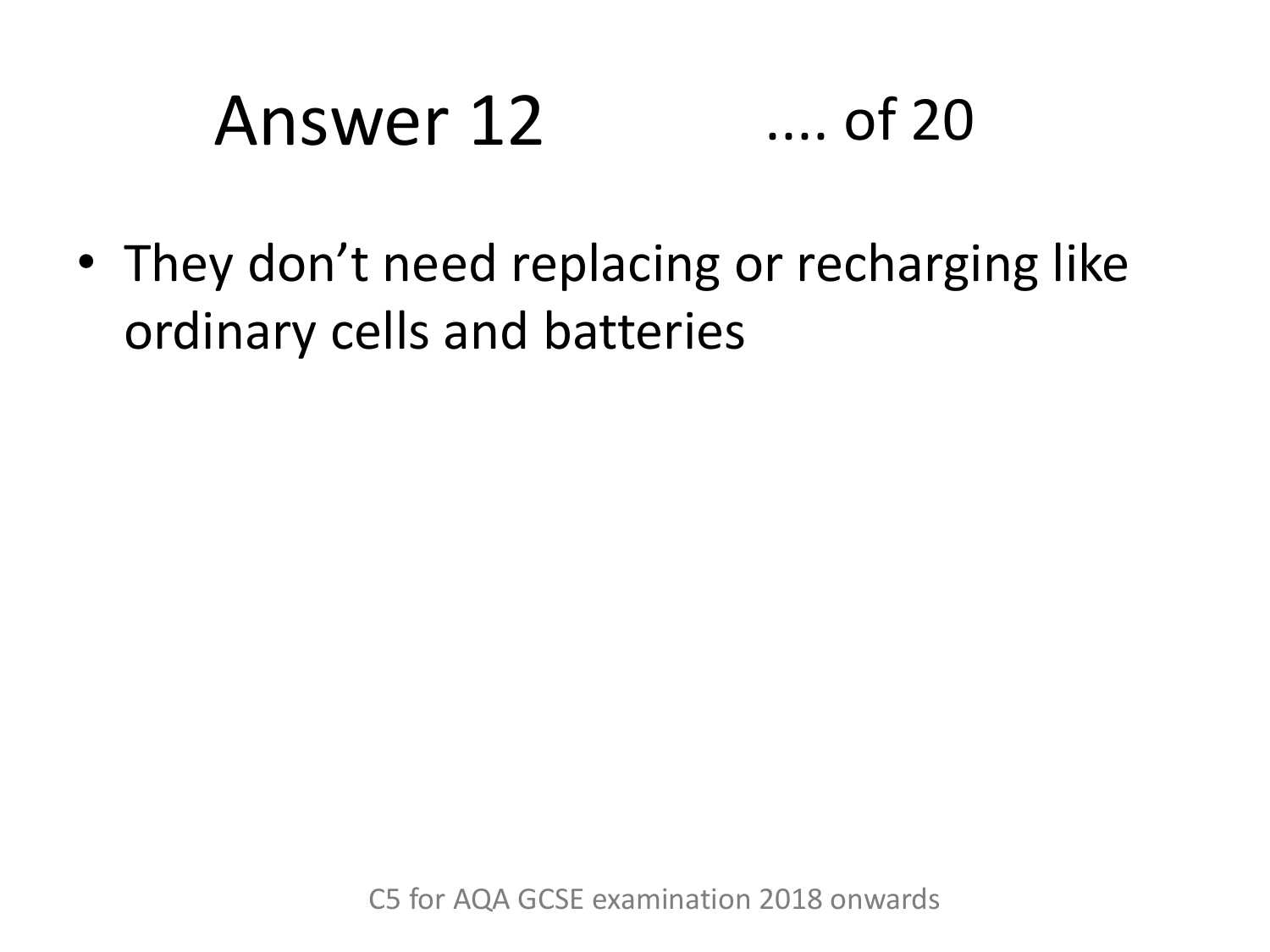### Question 13 .... of 20 **SS**

• Write a balanced symbol equation for the reaction of hydrogen with oxygen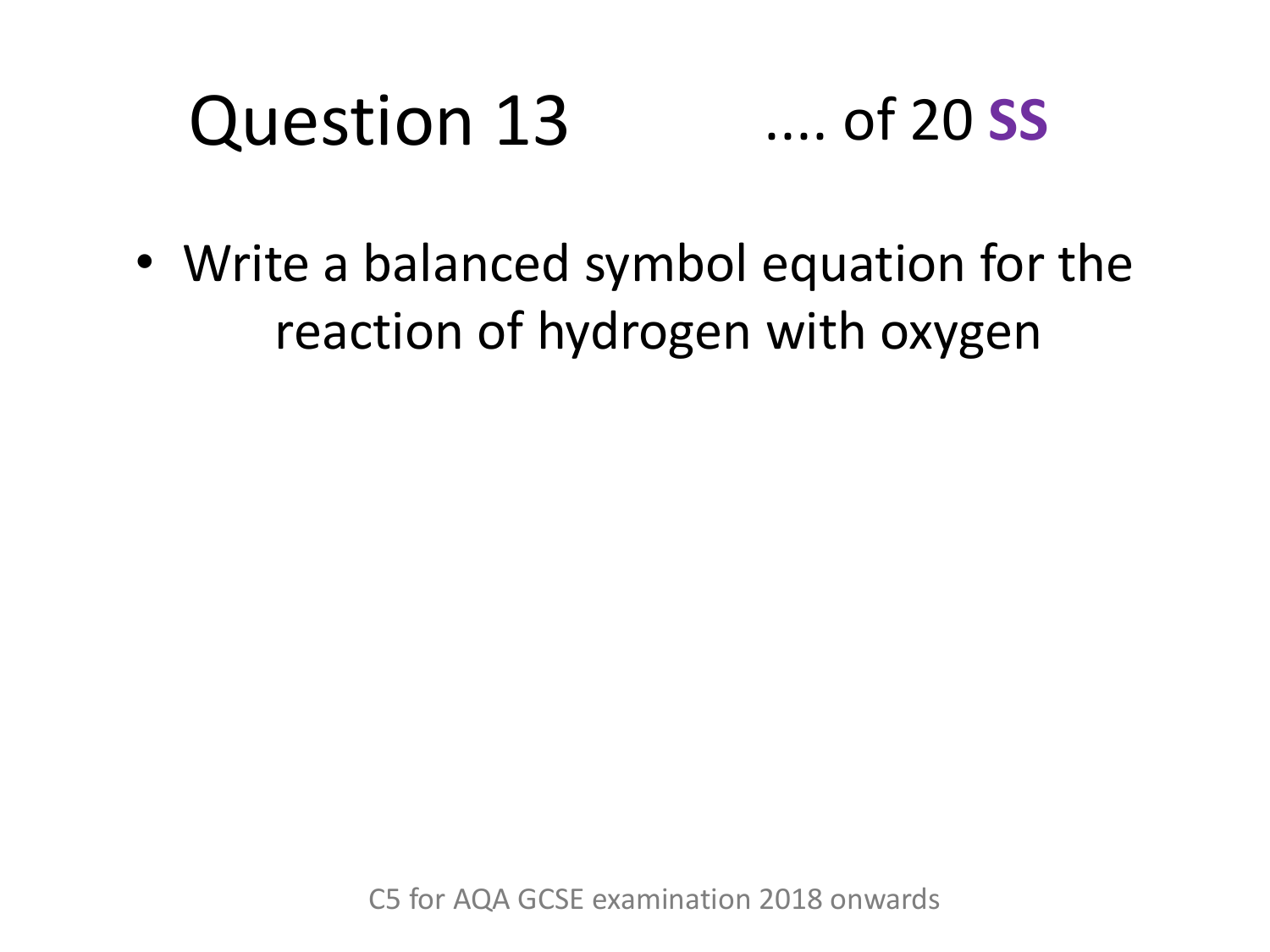### Answer 13 .... of 20

•  $2H_2 + O_2 \rightarrow 2H_2O$ 

C5 for AQA GCSE examination 2018 onwards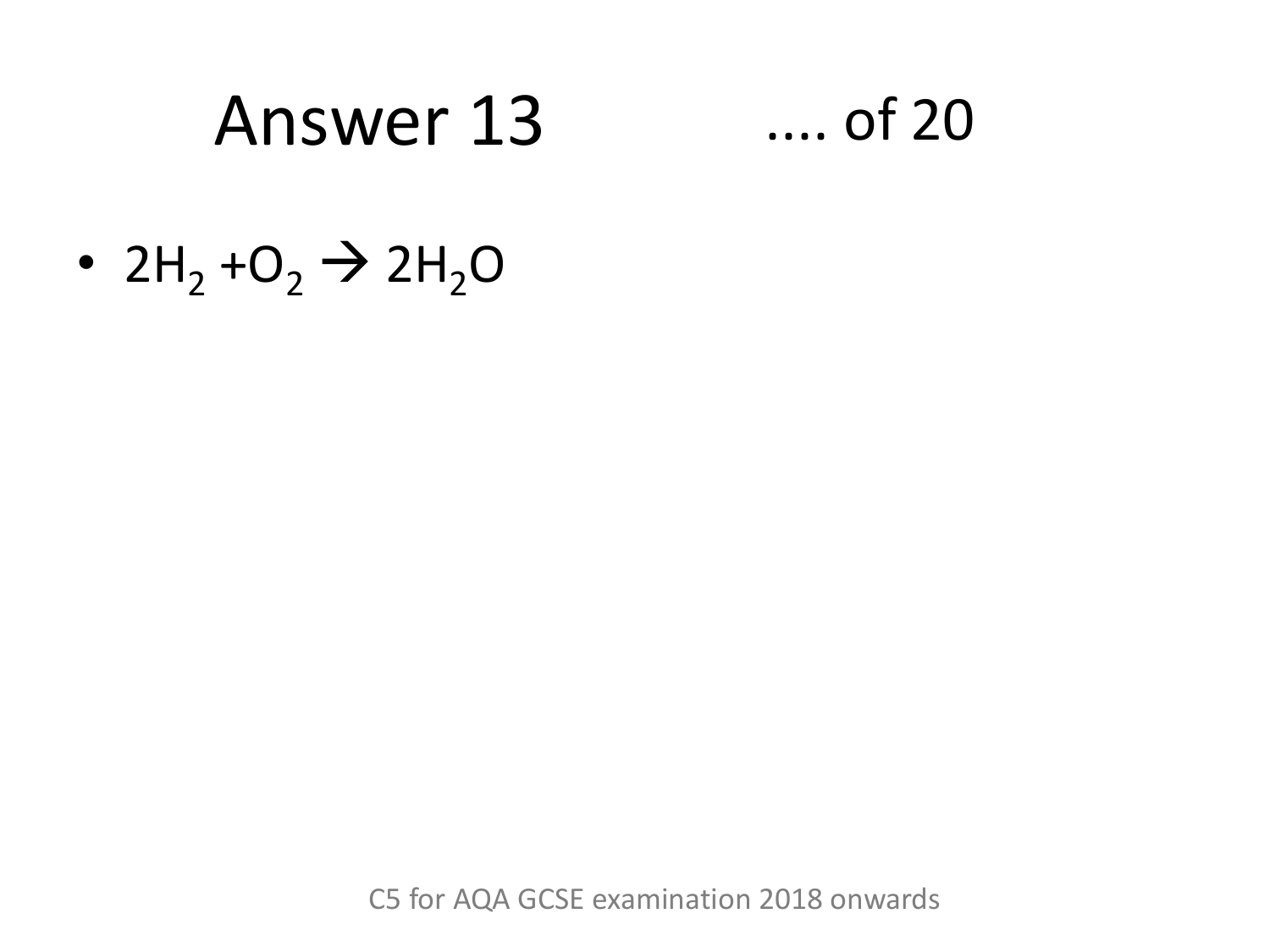# Question 14



• Why do hydrogen and oxygen not explode in a fuel cell?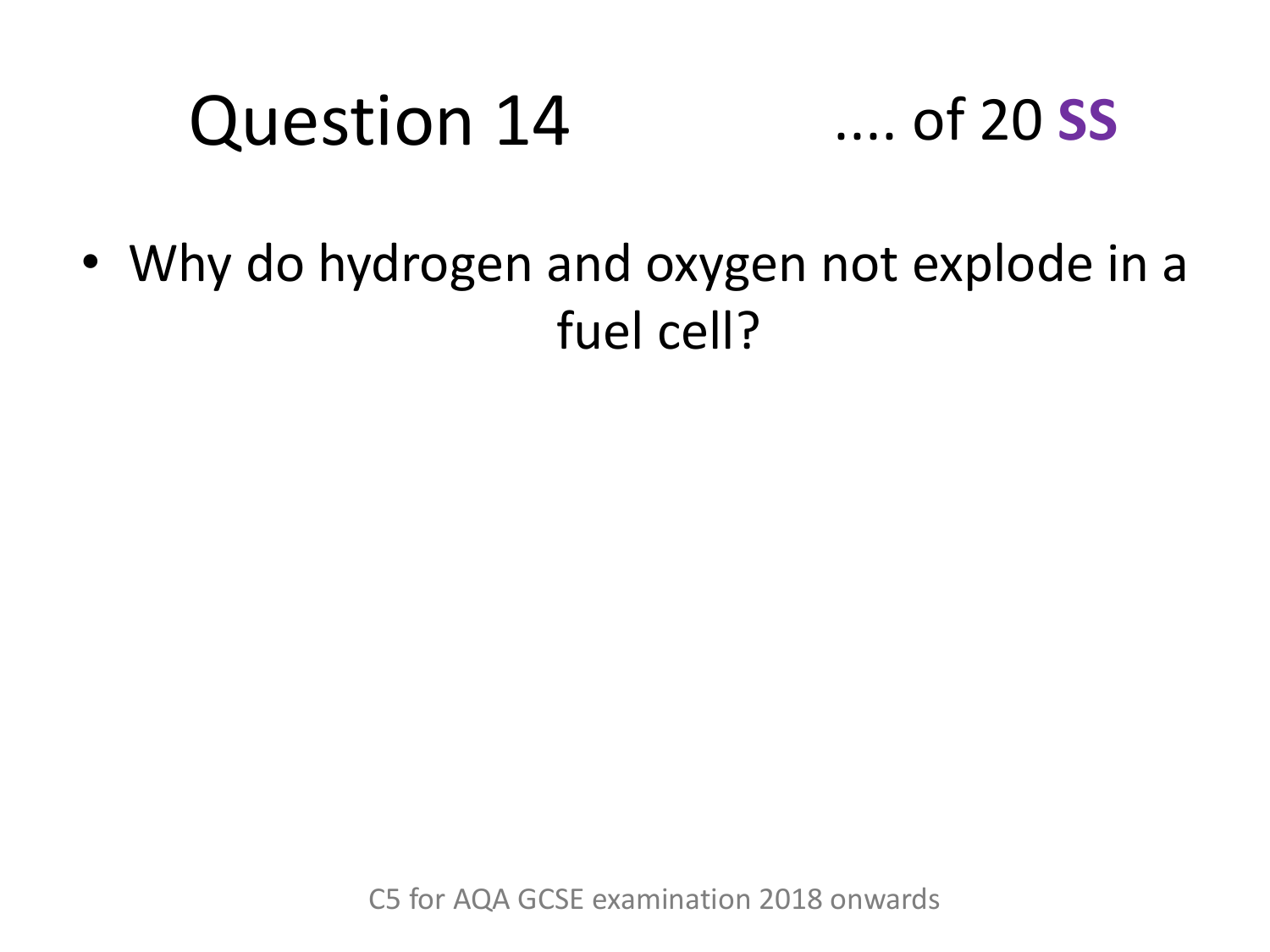# Answer 14 .... of 20

• The energy released from the reaction is converted into electrical energy (very efficient process)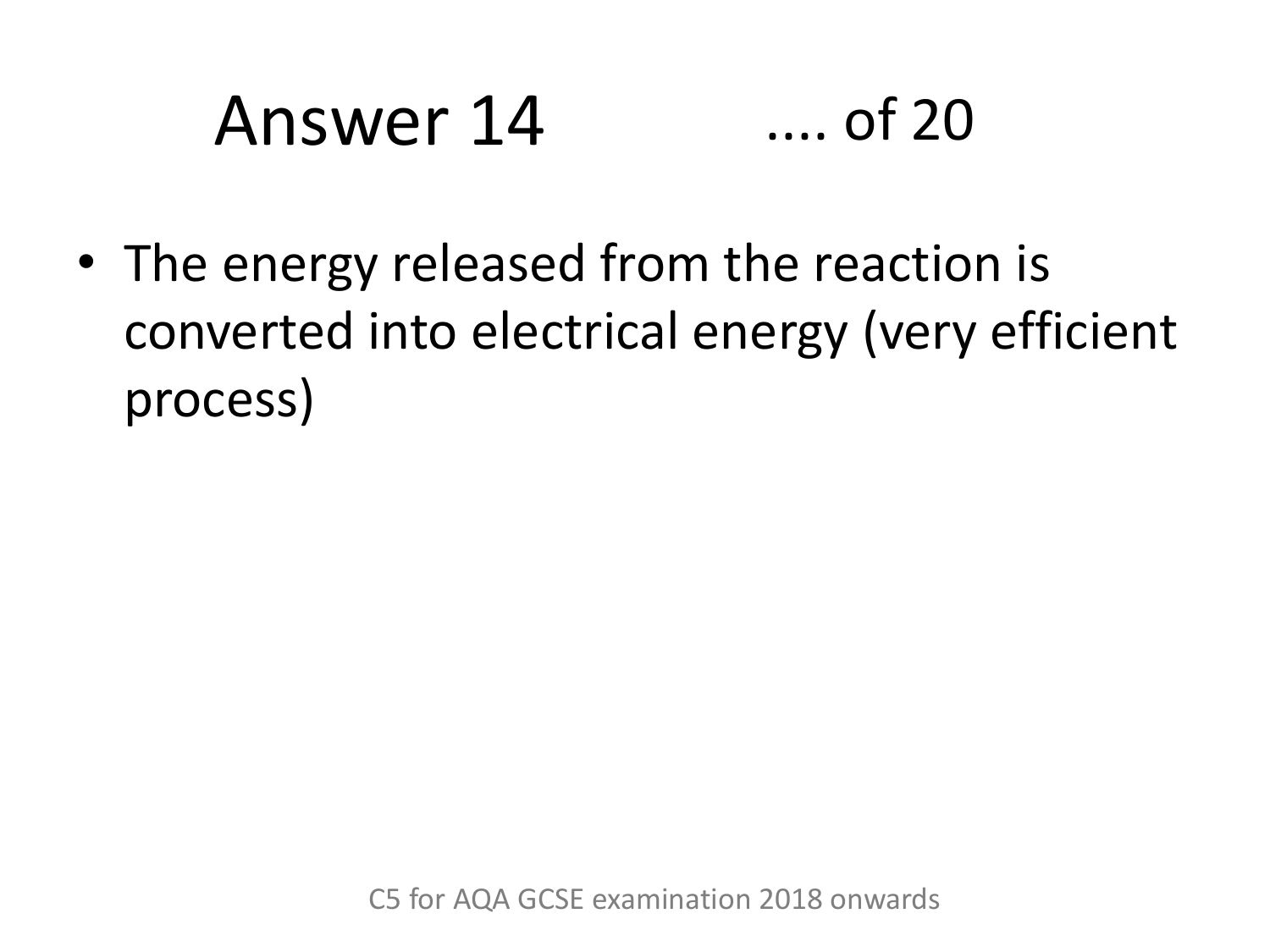# Question 15



• Give two advantages of fuel cells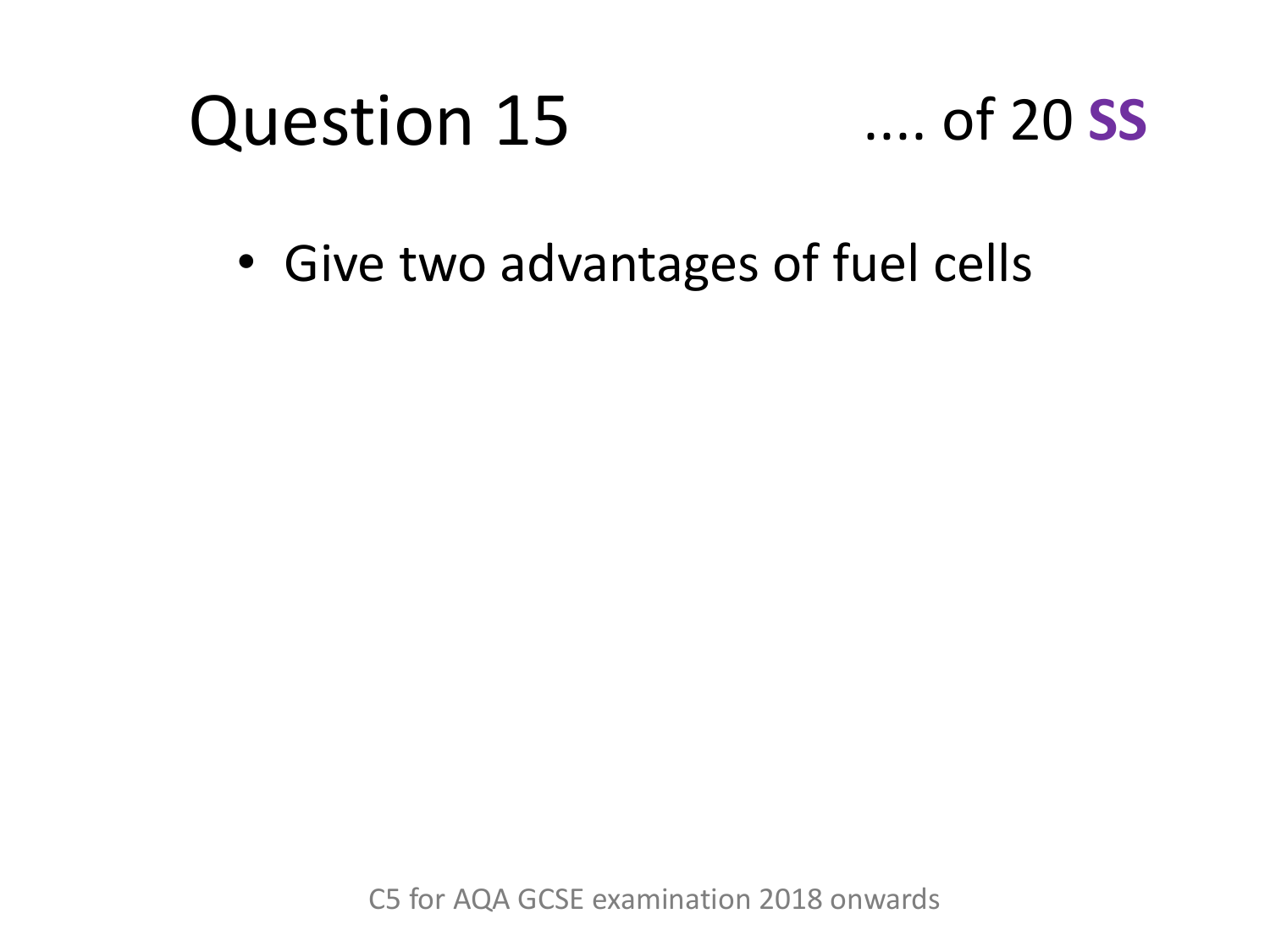# Answer 15 .... of 20

- Direct energy transfer (chemical energy into electrical energy). Energy does not have to be converted into heat first
- Fewer transfer stages
- Less polluting, as water is the product
- Fuel cells last longer than conventional rechargeable batteries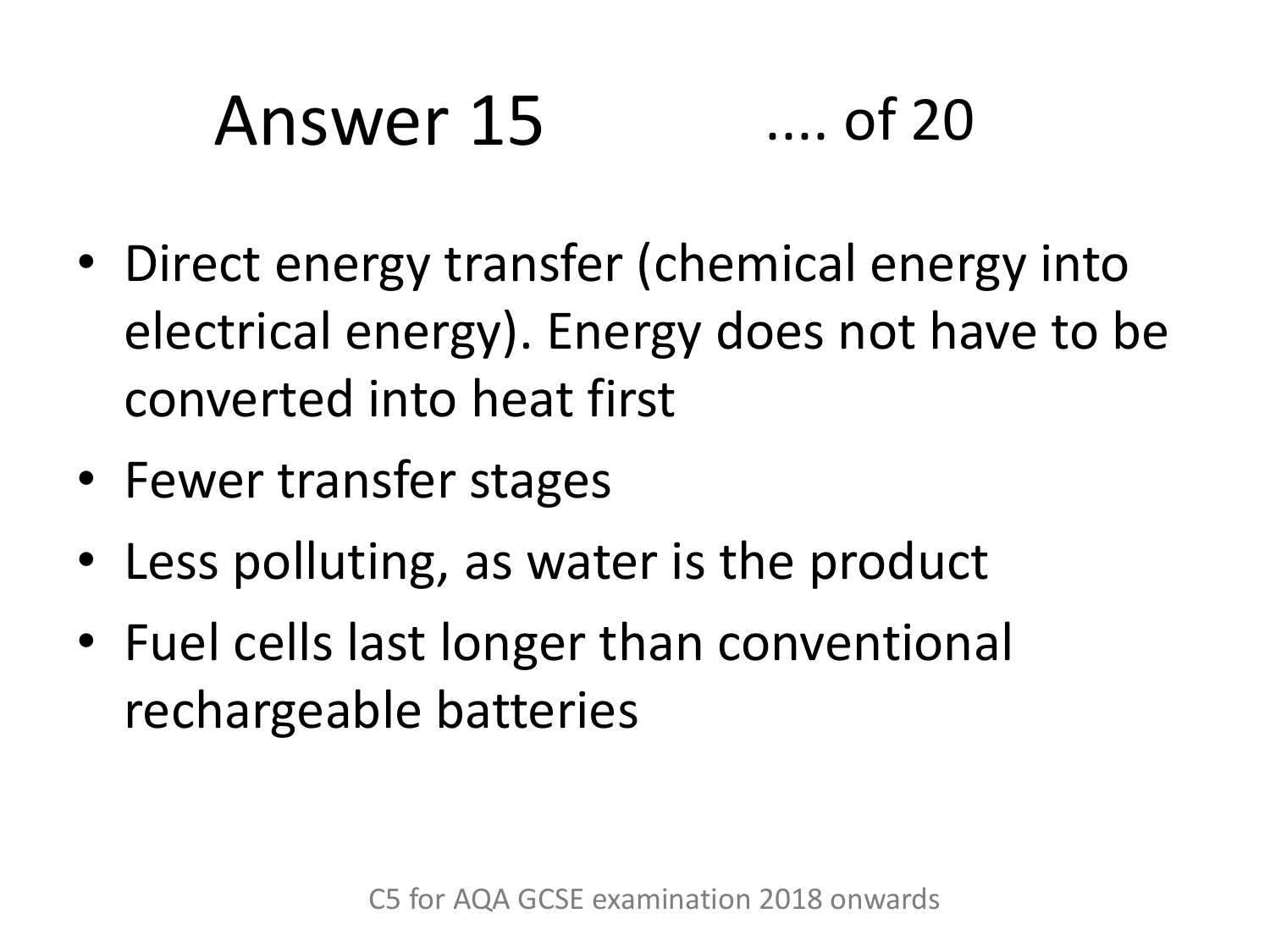### Question 16 .... of 20 **SS**

• What happens to the fuel in the fuel cell?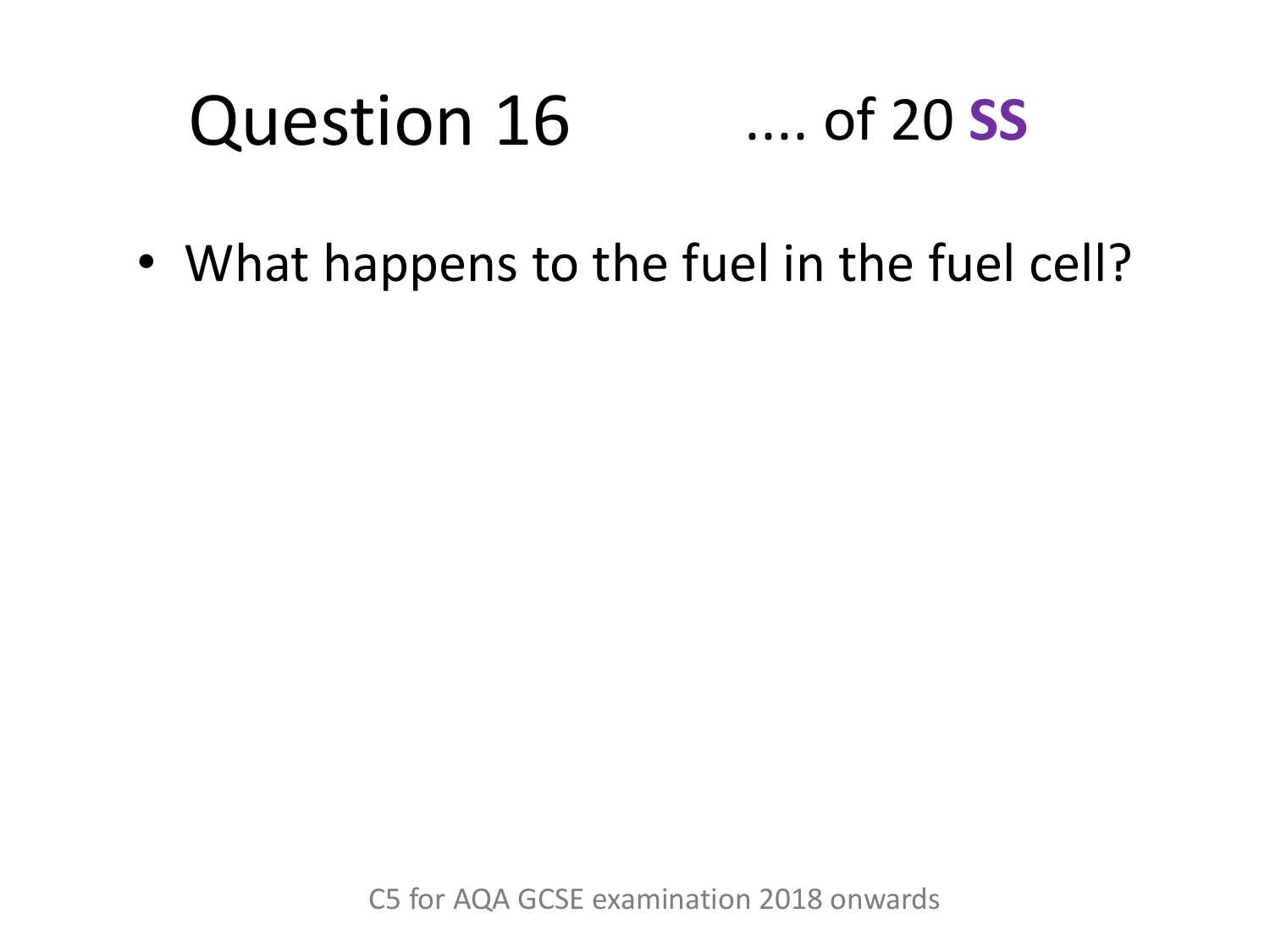# Answer 16 .... of 20

• The fuel is oxidised electrochemically within the fuel cell to produce a potential difference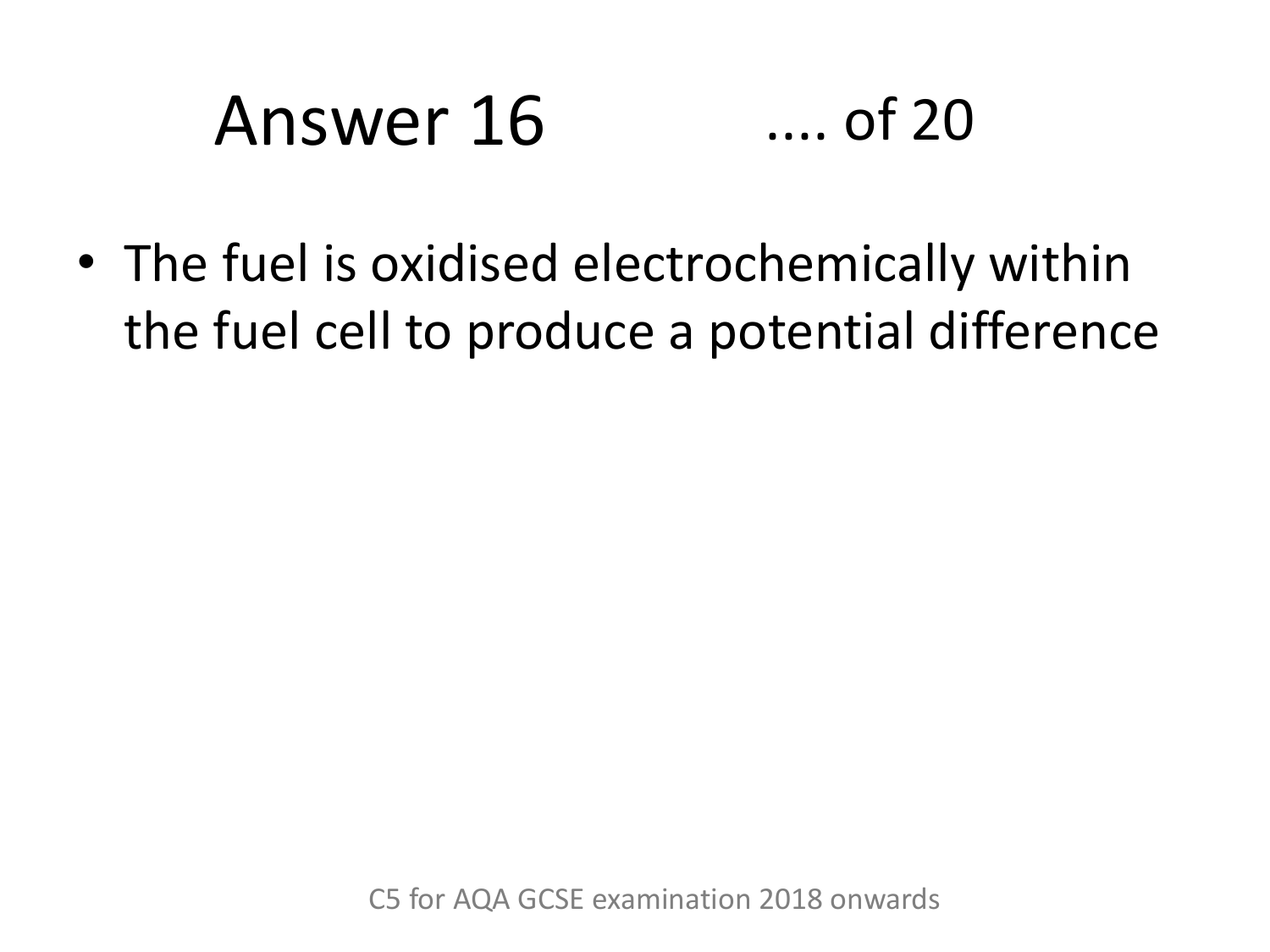### Question 17 .... of 20 **SS**

• Why is the fuel cell reaction a redox reaction?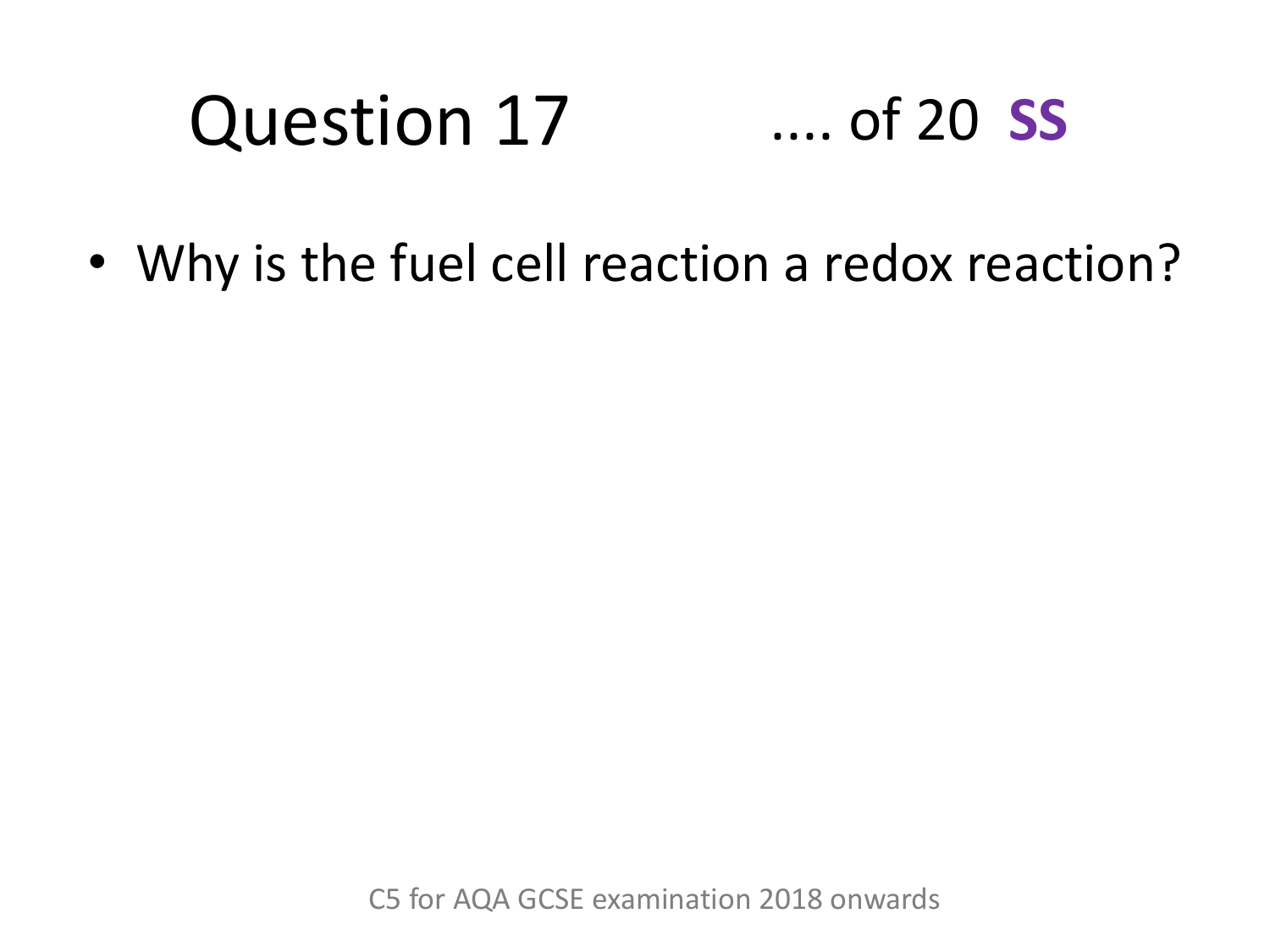### Answer 17 .... of 20



Electrons are gained and lost

C5 for AQA GCSE examination 2018 onwards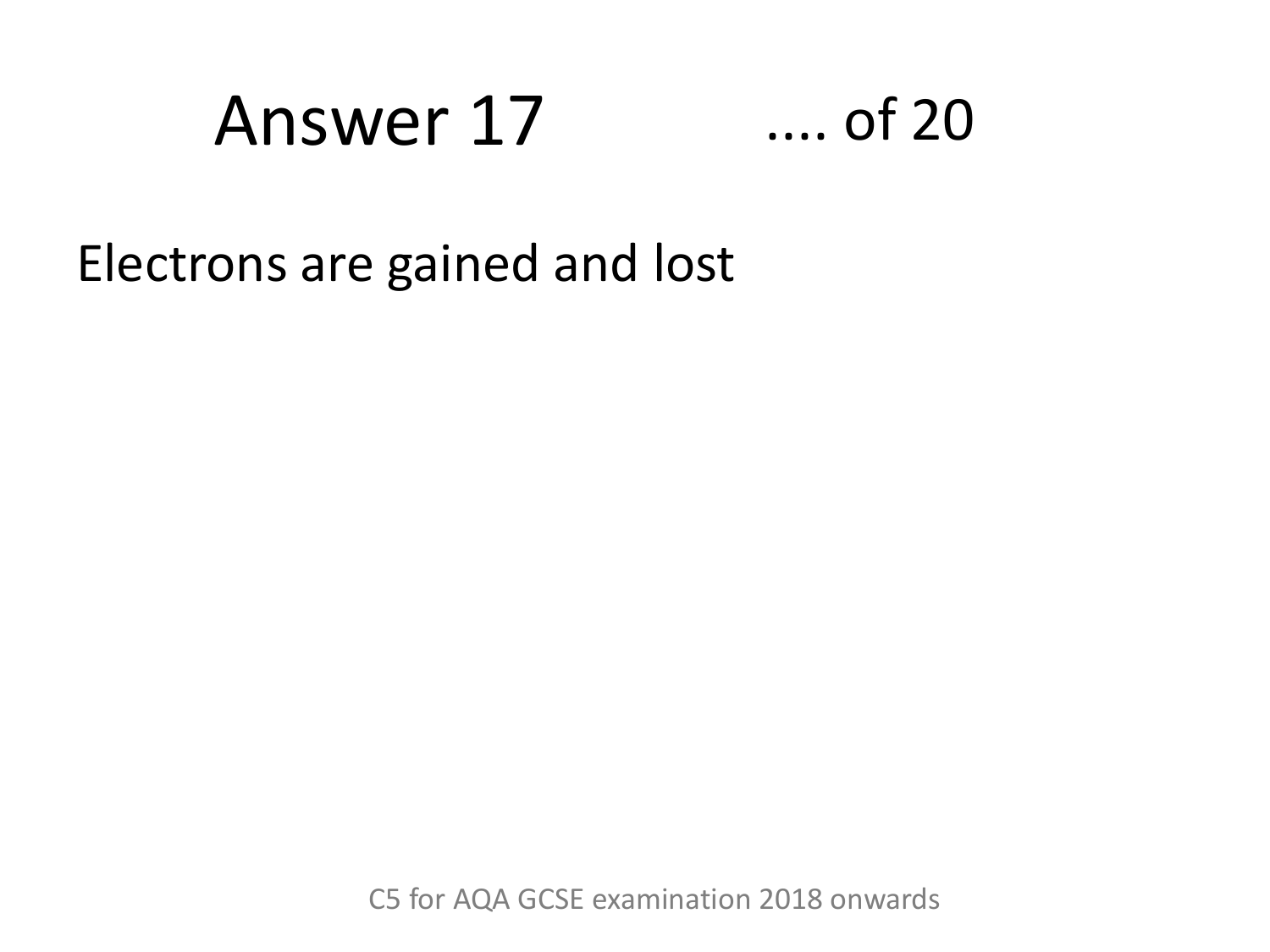### Question 18 .... of 20

• How would you go about measuring the amount of energy an alcohol gives as a fuel?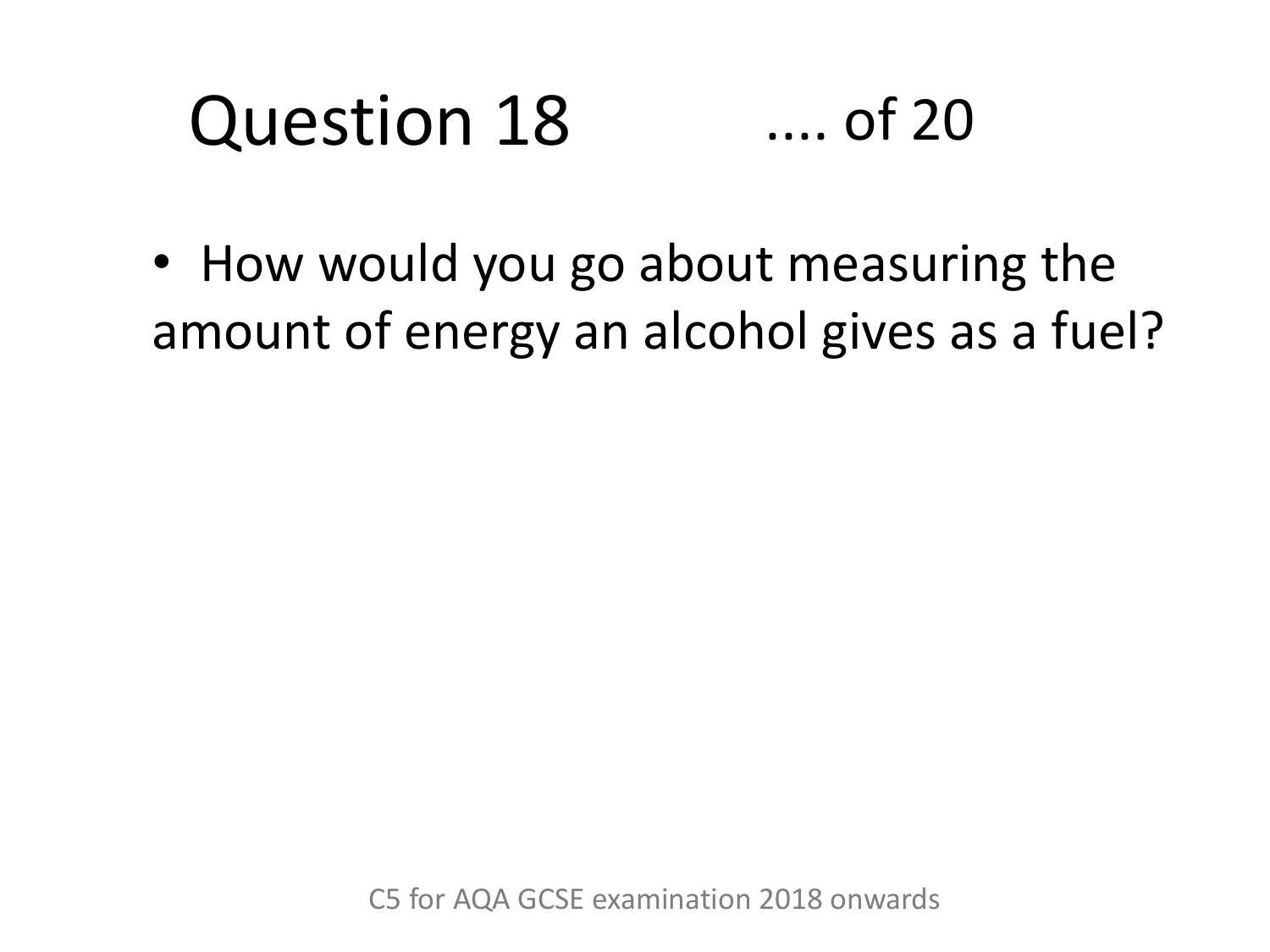# Answer 18 .... of 20

- Allow the energy to transfer into a body of water whilst burning the alcohol in oxygen
- Measure the temperature increase of the water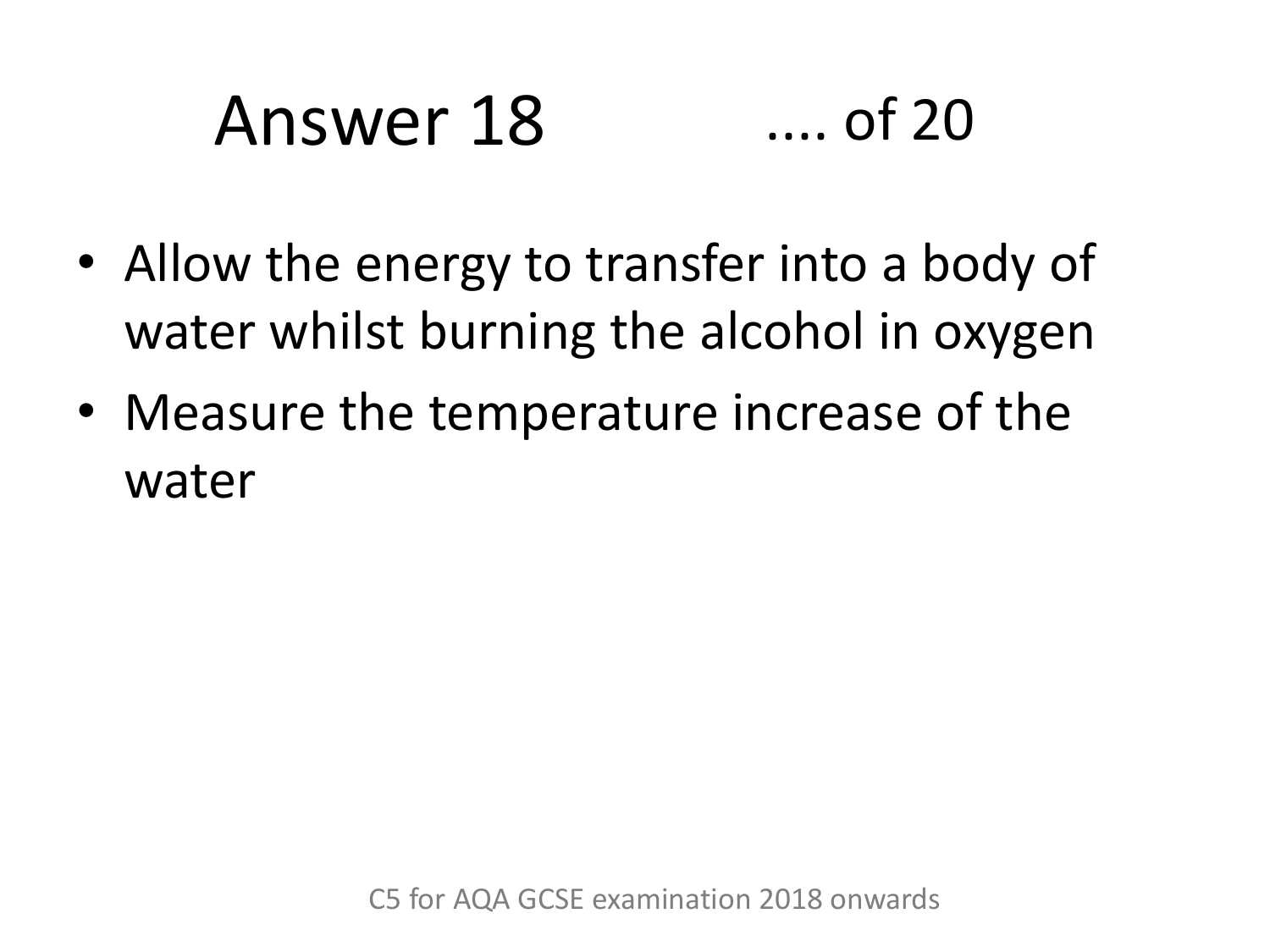### Question 19 .... of 20

- What type of energy changes are:
	- Bond breaking
		- Bond making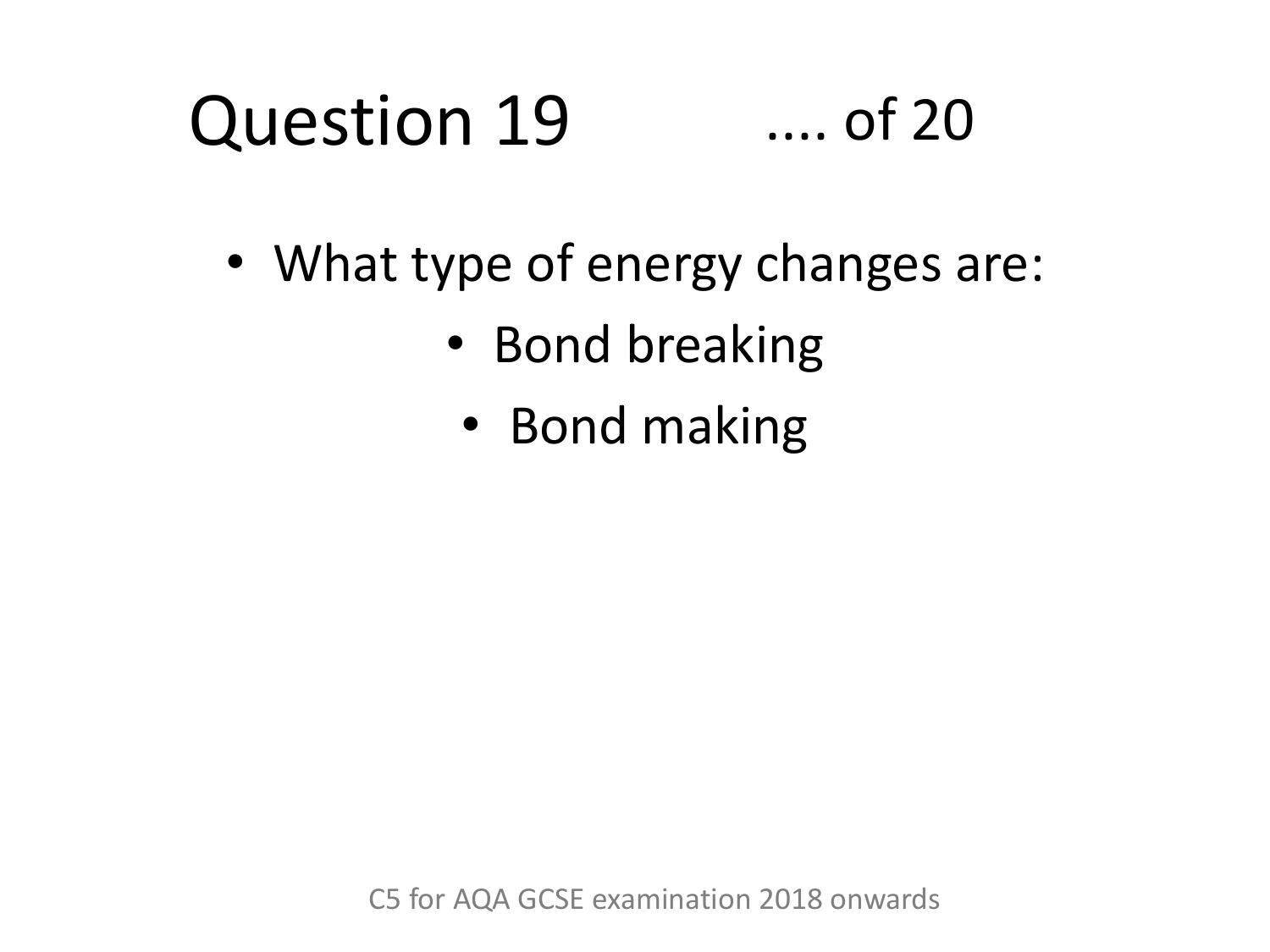### Answer 19 .... of 20



- Bond breaking = endothermic
- Bond making = exothermic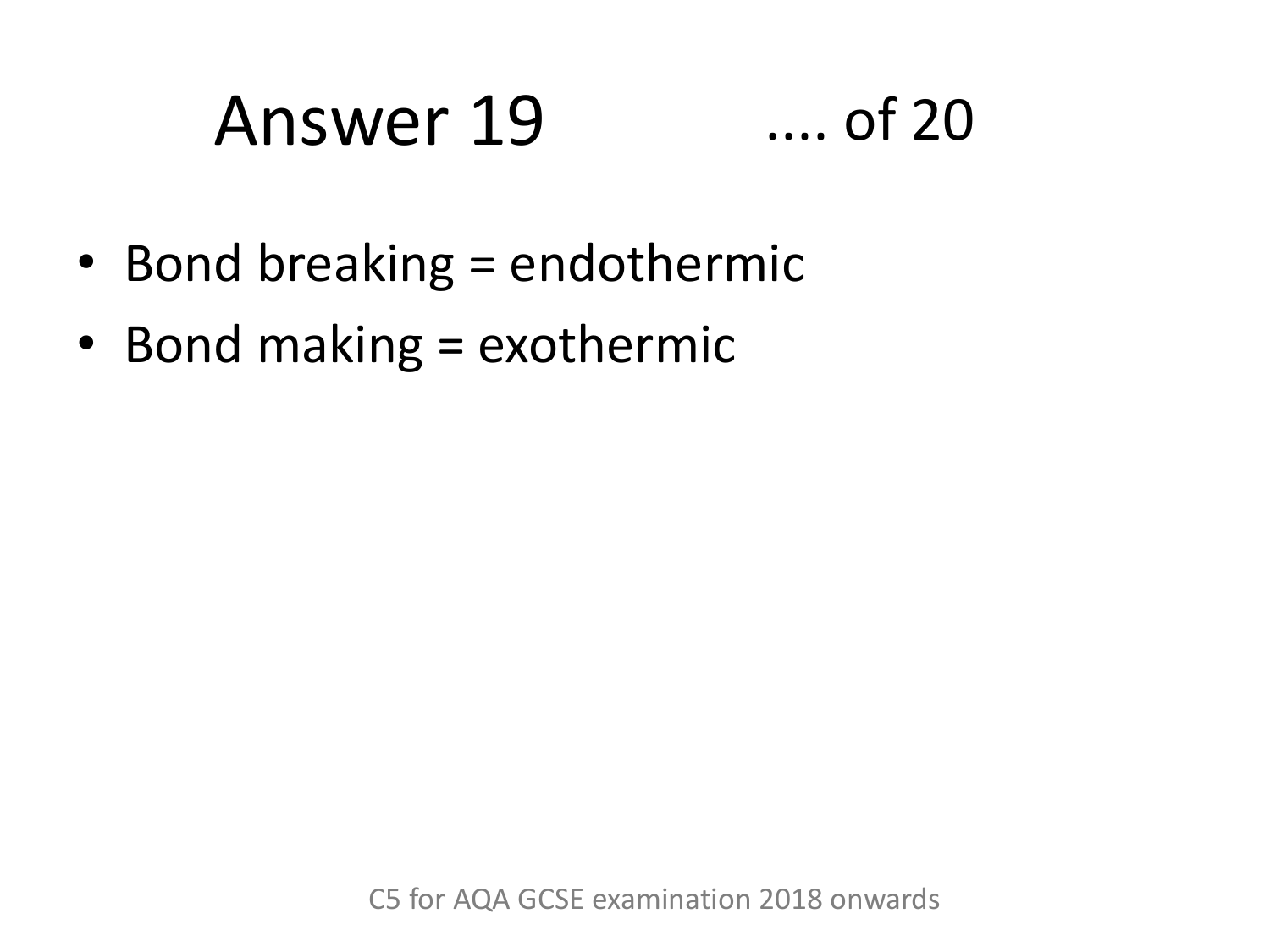### Question 20 .... of 20

• Tom investigates temperature changes during a reaction with cold acid. How could he minimise heat losses?